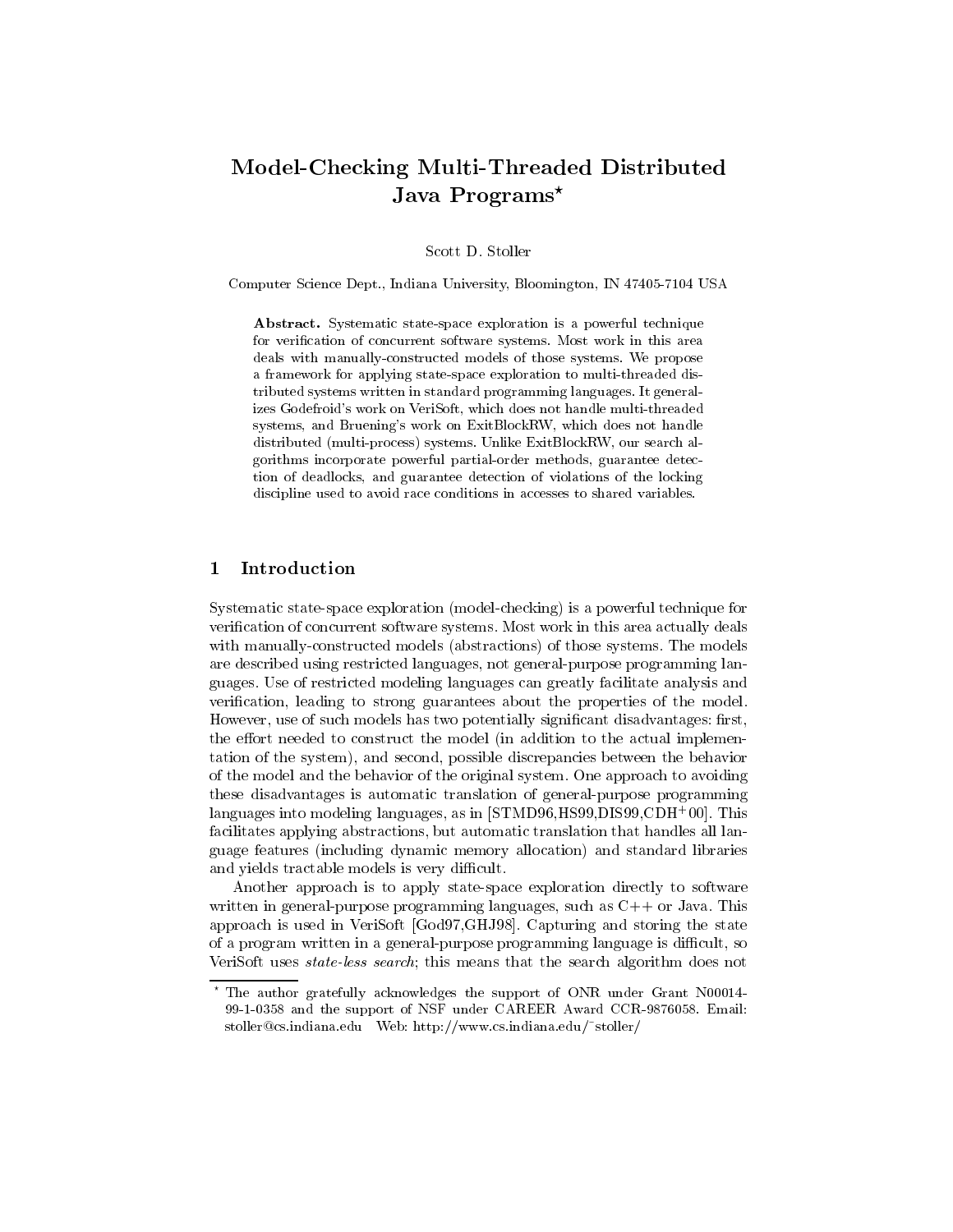require storage of previously-visited states. State-less search might visit a state multiple times. VeriSoft uses partial-order methods—specifically, persistent sets and sleep sets (see Section 3) to reduce this redundancy. VeriSoft is targeted at "distributed" systems, specifically, systems containing multiple single-threaded processes that do not share memory. Processes interact via communication objects, such as semaphores or sockets.

ExitBlock [Bru99] is based on similar ideas as VeriSoft but targets a different class of systems. ExitBlock can test a single multi-threaded Java process that uses locks to avoid race conditions in accesses to variables shared by multiple threads. Specifically, ExitBlock assumes that the process satisfies the mutualexclusion locking discipline (MLD) of Savage et al. [SBN+ 97]. ExitBlock exploits this assumption to reduce the number of explored interleavings of transitions of different threads. Bruening shows that if a system satisfies MLD, then for the purpose of determining reachability of control points and deadlocks, it suffices to consider schedules in which context switches between threads occur only when a lock is released, including the implicit release performed by Java's wait operation.

This paper combines the ideas in VeriSoft and ExitBlock and extends them in several ways. Our framework targets systems of multi-threaded processes that interact via communication ob jects and use locks to avoid race conditions in accesses to shared variables. Thus, it handles a strict superset of the systems handled by VeriSoft or ExitBlock. Related work is discussed further in Section 11.

Our results fall into two categories: results in Sections 4–8 for systems known to satisfy MLD, and results in Section 9 for systems expected to satisfy MLD. Static analyses like Extended Static Checking [DLNS98], types for safe locking [FA99], and protected variable analysis [Cor00] can conservatively check whether a system satisfies MLD. If it does, MLD constrains the set of objects that may be accessed by a transition (based on the set of locks held by the thread performing the transition), and this information can be used to constrain dependency between transitions and thereby to compute smaller persistent sets. In the absence of such guarantees, MLD can be checked dynamically during the selective search, using a variant of the lockset algorithm [SBN+ 97]. Since MLD is expected to hold, we propose to still exploit MLD when computing persistent sets. This introduces a potentially dangerous circularity. If a transition  $t$  that violates MLD is incorrectly assumed to be independent of other transitions, this error might cause the persistent-set algorithm to return a set that is too small  $(e.g.,$  does not include  $t$ ) and is not actually persistent. Since the explored set of transitions is not persistent, there is a *priori* no guarantee that the selective search will actually find a violation of MLD. Bruening does not address this issue. We show that this can happen with MLD but not with a slightly stricter variant MLD'.

### System Model

We adopt Godefroid's model of concurrent systems [God96], except that we call the concurrent entities threads rather than processes, disallow transitions that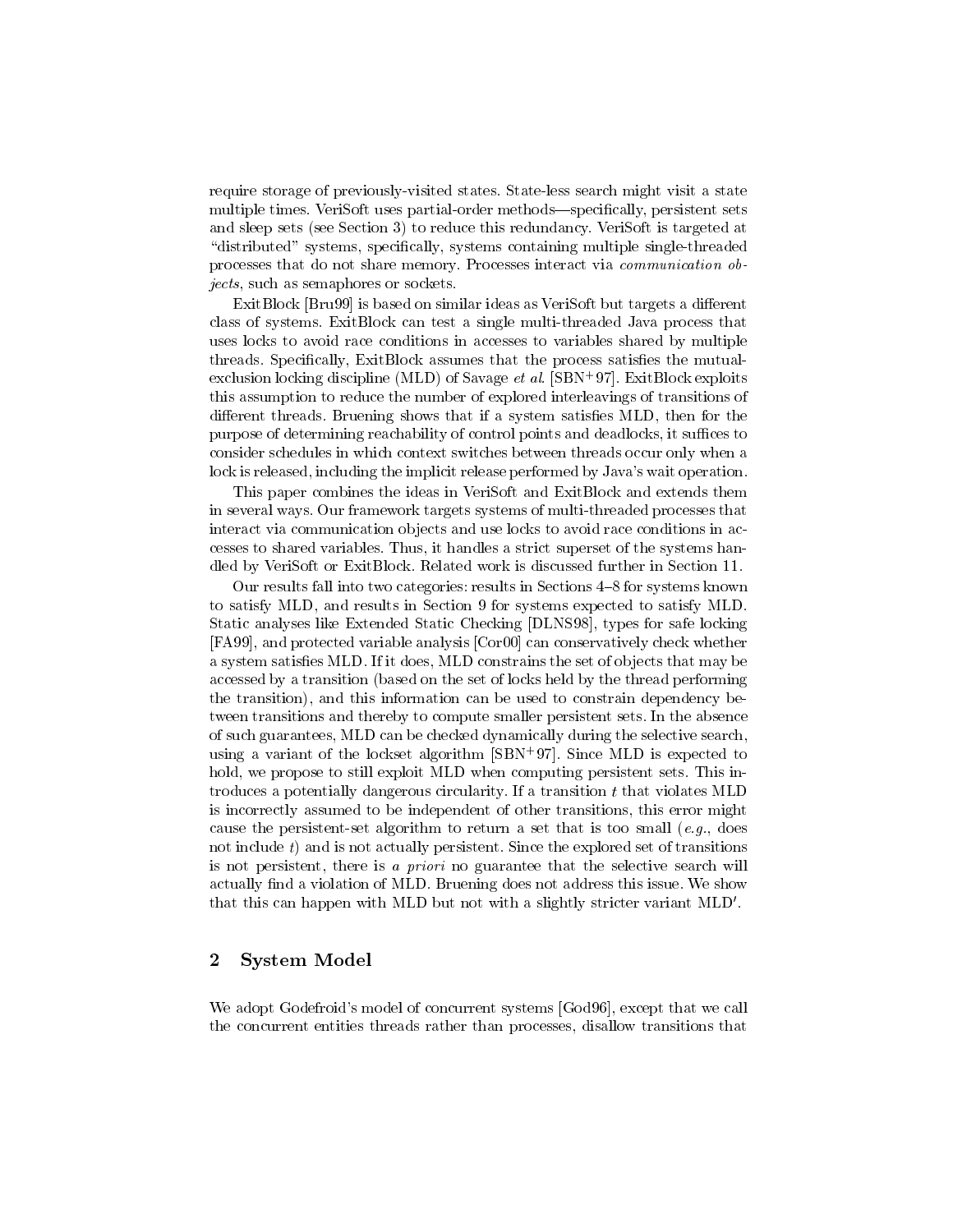affect the control state of multiple threads, and divide objects into three cate- $\mathcal{S}_{\text{out}}$  ,  $\mathcal{T}_{\text{out}}$  ,  $\mathcal{T}_{\text{out}}$  is a tuple  $\{ \mathcal{O}, \mathcal{O}, \mathcal{O}, \mathcal{O}\}$  ,  $\mathcal{T}_{\text{out}}$  ,  $\mathcal{T}_{\text{out}}$  ,  $\mathcal{T}_{\text{out}}$  , where

- points. Threads are pairwise disjoint.
- $\mathcal O$  is a finite set of objects. An *object* is characterized by a pair  $\langle Dom, Op \rangle$ , where Dom is the set of possible values of the object, and  $Op$  is the set of operations that can be performed on the ob ject. An operation is a partial function that takes an input value and the current value of the object and returns a return value and an updated value for the object.
- $\mathcal T$  is a finite set of transitions. A transition t is a tuple  $\langle S, G, C, F \rangle$ , where: S is a control point of some thread, which we denote by  $thread(t); F$  is a control point of the same thread;  $G$  is a guard, *i.e.*, a boolean-valued expression built from read-only operations on ob jects and mathematical functions; and <sup>C</sup> is a command, *i.e.*, a sequence of expressions built from operations on objects and mathematical functions. We call  $S$  and  $F$  the *starting* and final control points of t.

 $s_{i}$  is the initial state is defined by the initial state is defined by  $s$ 

 $\bullet$  in an  $\bullet$  is the set of understand observed by at  $j$  and  $j$  are defined by at most one one one one one one one one of  $j$ thread.

Osyn O is the set of synchronization ob jects, dened in Section 2.1.

 $\bullet$  mass  $\bullet$  is the set of observed in Section 2.2, is used. In Section 2.2, is used. In Section 2.2, is used.

A state is a pair  $\langle L, V \rangle$ , where L is a collection of control points, one from each thread, and  $V$  is a collection of values, one for each object. For a state  $s$ and object  $o$ , we abuse notation and write  $s(o)$  to denote the value of  $o$  in s. Similarly, we write  $s(\theta)$  to denote the control point of thread  $\theta$  in state s.

A transition  $\langle S, G, C, F \rangle$  of thread  $\theta$  is pending in state s if  $S = s(\theta)$ , and it is enabled in state <sup>s</sup> if it is pending in <sup>s</sup> and <sup>G</sup> evaluates to true in s. For a concurrent system A, let pending  $_A(s, \theta)$  and enabled  $_A(s, \theta)$  denote the sets of transitions of  $\theta$  that are pending and enabled, respectively, in state s (in system  $\bullet$   $\bullet$   $\prime$  . Let encode  $\bullet$   $\bullet$   $\bullet$  the set of the set of transitions enabled in state s. When the state s. When the s. When the s. When the s. When the set of the set of the set of the set of the set of the set of system being discussed is clear from context, we elide the subscript. If a transition  $\langle S, G, C, F \rangle$  is enabled in state  $s = \langle L, V \rangle$ , then it can be executed in s, leading to the state  $\langle (L \setminus \{S\}) \cup \{F\}, C(V) \rangle$ , where  $C(V)$  represents the values obtained by using the operations in C to update the values in V  $s \rightarrow s'$  means that transition  $t$  is enabled in state  $s$  and that executing  $t$  in  $s$  reads to state  $s$  .

A sequence is a function whose domain is the natural numbers or a finite prefix of the natural numbers. Let  $|\sigma|$  denote the length of a sequence  $\sigma$ . Let  $\sigma(i..j)$  denote the subsequence of  $\sigma$  from index i to index j. Let last( $\sigma$ ) denote  $\sigma(|\sigma| - 1)$ . Let  $\langle a_0, a_1, \ldots \rangle$  denote a sequence containing the indicated elements;  $\langle \rangle$  denotes the empty sequence. Let  $\sigma_1 \cdot \sigma_2$  denote the concatenation of sequences  $\sigma_1$  and  $\sigma_2$ .

An execution of a concurrent system  $A$  is a finite or infinite sequence  $\sigma$  of transitions of A such that there exist states  $s_0, s_1, s_2,...$  such that  $s_0 \stackrel{\sigma(0)}{\rightarrow} s_1 \stackrel{\sigma(1)}{\rightarrow}$  $s_2 \cdots$  and  $s_0 = s_{\text{init}}$ . Operations are deterministic, so the sequence of states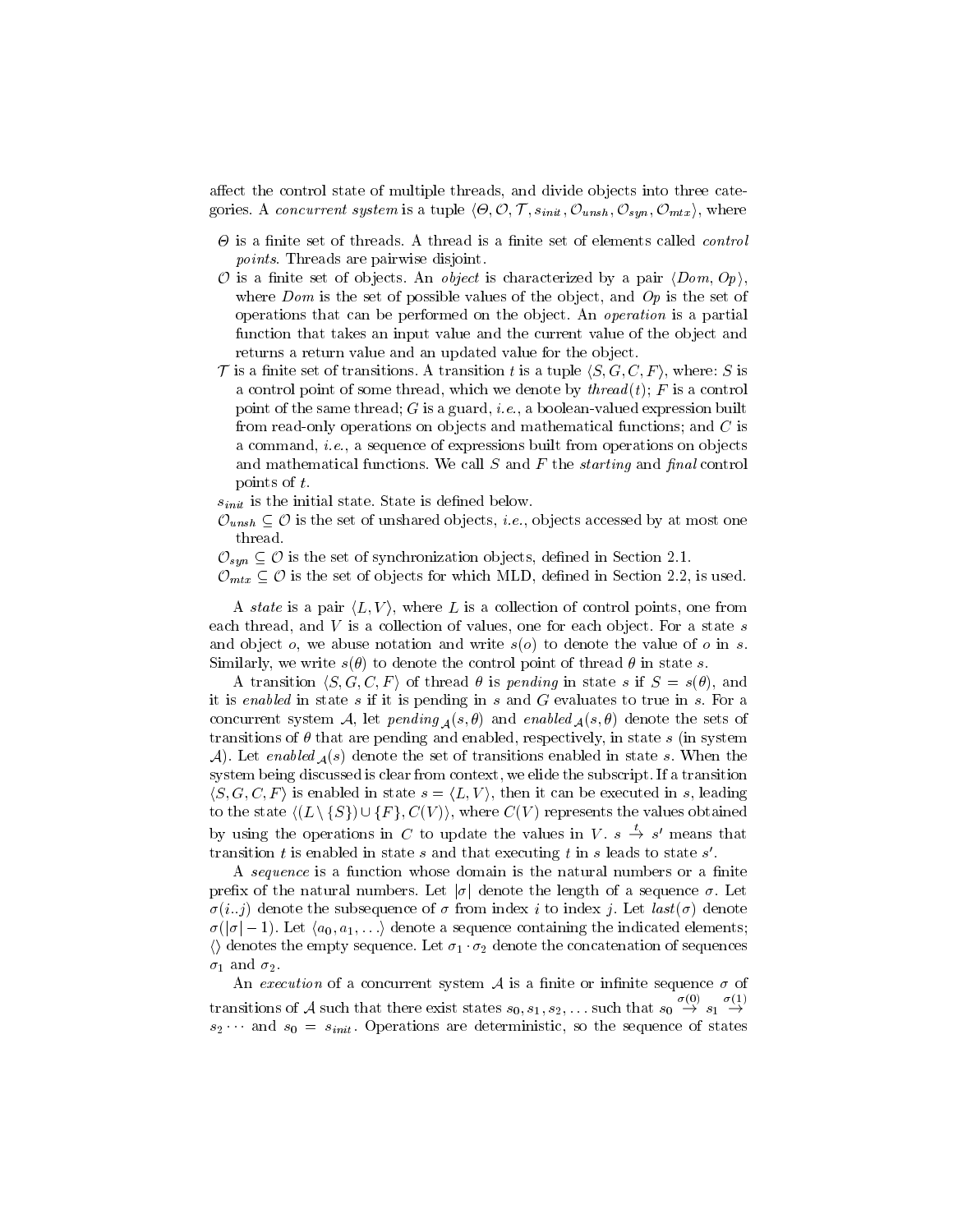$s_1, s_2, \ldots$  is completely determined by the sequence of transitions and  $s_{init}$ . When convenient, we regard that sequence of states as part of the execution. A state is reachable (in a system) if it appears in some execution (of that system). A control point is reachable if it appears in some reachable state.

Ob jects in O n (Ounsh [ Osyn [ Omtx ) are called communication objects. For example, a system containing Java processes communicating over a socket in volves some instances of java.net.socket, which are in Omto ,  $\mu_{b,b,t}$  , and an underlying socket, which is a communication ob ject.

#### 2.1Synchronization Objects

We plan to apply our framework to model-checking of Java programs, so we focus on the built-in synchronization operations in Java. In our framework, a synchronization ob ject embodies the synchronization-related state that the JVM maintains for each Java object or class. (Java does not contain distinct synchronization ob jects; every Java ob ject contains its own synchronization-related state. This difference is inconsequential.)

The fields of a synchronization object are: *owner* (name of a thread, or free), depth (number of unmatched acquire operations), and wait (list of waiting threads). We assume that the lock associated with each synchronization ob ject is free in the initial state. The "operations" on synchronization objects are: acquire, release, wait, notify, and notifyAll. Each of these high-level "operations" is represented in a straightforward way as one or more transitions that use multiple (lower-level) operations on the synchronization ob ject. For concreteness, we describe one such representation here. Other encodings are possible.

Thread  $\theta$  acquiring o's lock corresponds to a transition with guard o.owner  $\in$ {free,  $\theta$ } and command *o.owner* :=  $\theta$ ; *o.depth*++. Thread  $\theta$  releasing *o*'s lock corresponds to two transitions: one with guard contains o. owner  $\neq \theta$  and a command that throws an IllegalMonitorStateException, and one with guard o.owner =  $\theta$  and command o.owner := (o.depth = 1)? free :  $\theta$ ; o.depth--1

Let  $tmpDepth$  denote an unshared natural-number-valued object used by  $\theta$ . Thread  $\theta$  waiting on  $o$  corresponds to three transitions: one with guard o.owner  $\neq \theta$  and a command that throws an IllegalMonitorStateException, and one with guard o.owner =  $\theta$  and command o.wait.add( $\theta$ ); tmpDepth = o.depth; o.depth := 0; o.owner := free followed by one with guard o.owner = free  $\wedge \theta \notin o$  wait and command o.owner  $:= \theta$ ; o.depth  $:=$  tmpDepth. Thread  $\theta$ doing notify on o corresponds to two transitions: one with guard o.owner  $\neq \theta$  and a command that throws an IllegalMonitorStateException, and one with guard o. owner  $= \theta$  and command o. wait  $Remove(),$  which removes an arbitrary element of the set. notifyAll is similar, except that *Remove* is replaced with *RemoveAll*.

We informally refer to acquire, release, etc., as operations on synchronization ob jects, when we actually mean the operations used by the corresponding transitions. An important observation is:

<sup>1</sup> The denition of command does not allow conditionals. The rst assignment state ment in this command is syntactic sugar for *o.ownerRelease* (*o.depth,*  $\theta$ ), which is an operation that has exactly the same effect as the assignment statement.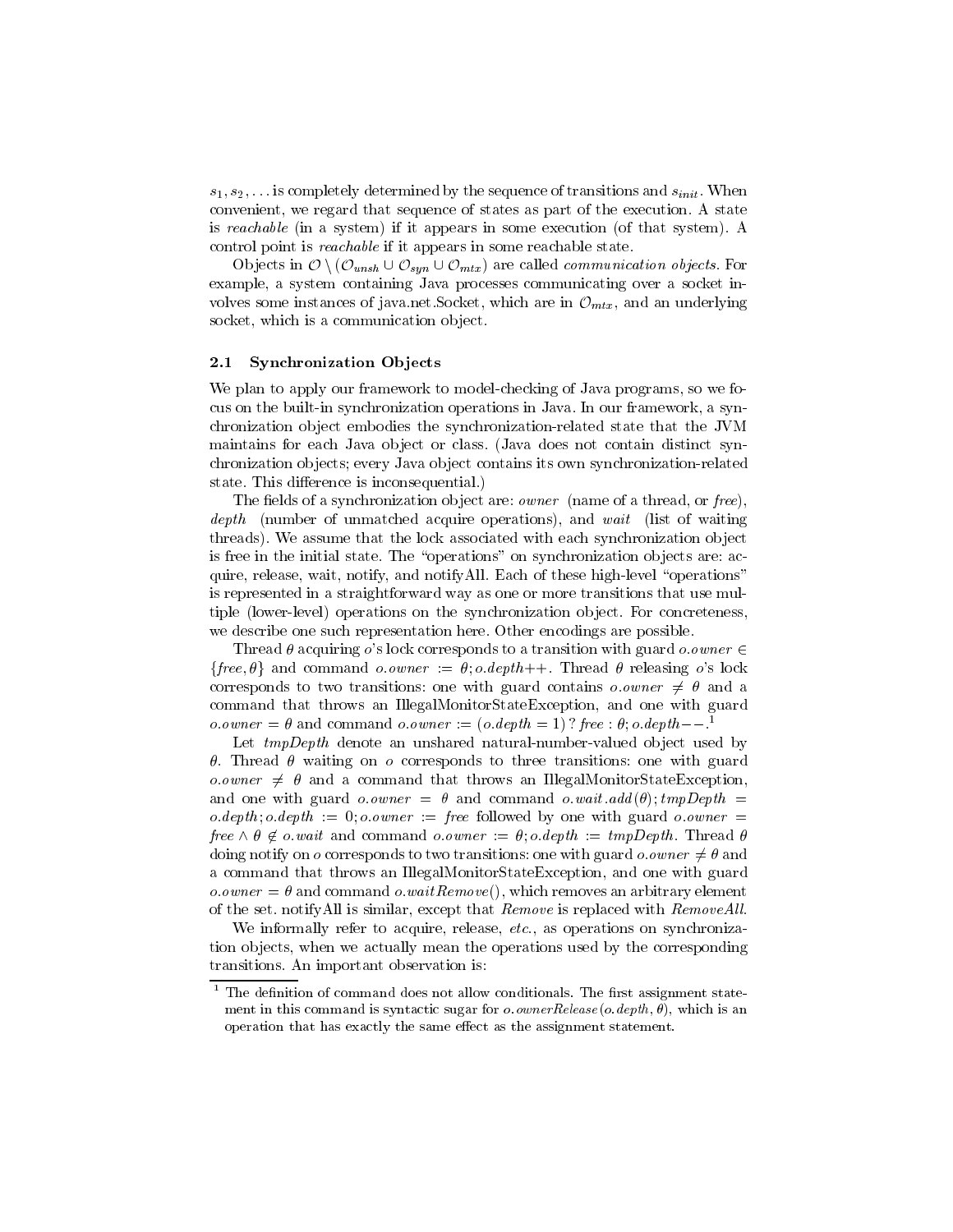$S$ yncwithoutloch: If a thread  $S$  thread  $S$  and the thread  $S$  of the second than acquire on a synchronization object  $o$  in a state s in which  $\theta$  does not hold  $o$ 's lock, then (1) execution of *op* in s does not modify the state of  $o$ , and (2) execution of  $op$  in s has the same effect (e.g., it throws IllegalMonitorStateException) regardless of other aspects of  $o$ 's state (e.g., regardless of whether  $o$ 's lock is held by another thread or free, and regardless of whether any threads are blocked waiting on o).

One might hope that synchronization objects could be included in  $\mathcal{O}_{mix}$ and not treated specially in the proofs below. Special consideration is needed for operations on synchronization objects, because they access o.owner in a way that violates MLD. Classifying synchronization ob jects as communication ob jects would mean that all operations on them are visible, which would increase the cost of the selective search.

Our results are sensitive to the operations on synchronization ob jects. For example, consider introducing a non-blocking operation Free? that returns true iff the object's lock is free. This operation violates SyncWithoutLock and would require that release be classified as visible (see Section 2.3).

#### 2.2Mutex Locking Discipline (MLD)

all ob jects <sup>o</sup> 2 Omtx ,

The MLD of [SBN+ 97] allows ob jects to be initialized without locking. Initialization is assumed to be completed before the object becomes shared  $(i.e.,$ accessed by two different threads). The guard or command of a transition  $ac$ cesses object  $o$  if it contains an operation on  $o$ . Transition  $t$  accesses object o in state s if (1) t is pending in s and t's guard accesses o or (2) t is enabled in s and t's command accesses o. Thread  $\theta$  accesses object o in state s, denoted  $access(s, \theta, o)$ , if there exists a transition in pending  $(s, \theta)$  that accesses o in s. startShared  $(\sigma, o)$  is the index of the first state in  $\sigma$  in which an access to  $o$  that is not part of initialization of  $o$  occurs; formally, letting  $\sigma$  be  $s_0 \rightarrow s_1 \rightarrow s_2 \cdots$ , startShared  $(\sigma, o)$  is the least value of i such that  $(2^{11}, 2^{11}, 2^{11}, 2^{11}, 2^{11}, 2^{11}, 2^{11}, 2^{11}, 2^{11}, 2^{11}, 2^{11}, 2^{11}, 2^{11}, 2^{11}, 2^{11}, 2^{11}, 2^{11}, 2^{11}, 2^{11}, 2^{11}, 2^{11}, 2^{11}, 2^{11}, 2^{11}, 2^{11}, 2^{11}, 2^{11}, 2^{11}, 2^{11}, 2^{11}, 2^{11}, 2^{11}, 2^{11}, 2^{11}, 2^{11}, 2^{11}, 2^{1$ no such values exist.

- IVILLEX LOCKING DISCIPLINE (IVILLE): A system  $\langle \sigma, \sigma, \tau \rangle$ ,  $s_{init}, \sigma_{mix}, \sigma_{sun}$  is satisfies MLD iff for all executions  $\sigma = s_0 \stackrel{\sigma(0)}{\rightarrow} s_1 \stackrel{\sigma(1)}{\rightarrow} s_2 \cdots$  of the system, for
	- MLD-R: <sup>o</sup> is read-only after it becomes shared, i.e., there exists a constant c such that for all  $i > startShared(\sigma, o), s_i(o) = c$ .
	- MLD-L: <sup>o</sup> is properly locked after it becomes shared, i.e., there exists a synchronization object  $o_1 \in \mathcal{O}_{syn}$  such that, for all  $i \geq startShared(\sigma, o),$ for all  $\theta \in \Theta$ , if  $access(s_i, \theta, o)$ , then  $\theta$  owns  $o_1$ 's lock in  $s_i$ .

Godefroid [God96] defines: transition t uses object  $\sigma$  iff t's guard or command contains an operation on o. A use of <sup>o</sup> by the command of a disabled transition cannot be detected by run-time monitoring, so we do not want the definition of MLD to depend on such uses. This motivates our definition of "accesses".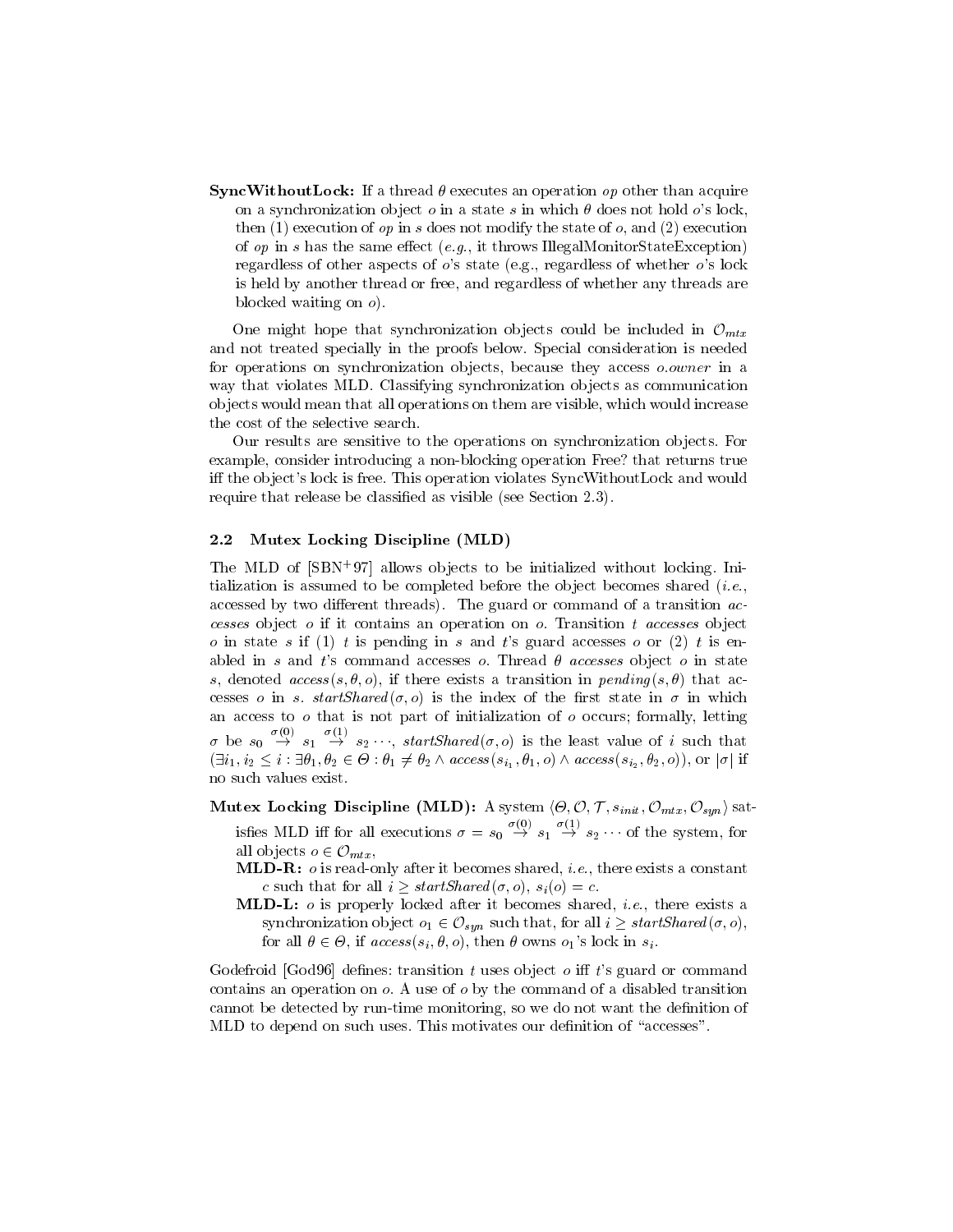#### 2.3Visible and Invisible

Operations are classied into two categories: visible and invisible. Informally, visible operations are points in the computation at which the scheduler takes control and possibly causes a context switch between threads.

All operations on communication ob jects are visible, as in [God97]. The operations on synchronization ob jects that may block are visible; thus, acquire and wait (specically, for wait, the operations in the transition that blocks, not the operations in the other two transitions) are visible. All other operations are invisible. A transition is *visible* if its command or guard contains a visible operation; otherwise, it is *invisible*. A control point  $S$  is *visible* if all transitions with starting control point  $S$  are visible; otherwise, it is *invisible*. A state  $s$  is visible if all control points in <sup>s</sup> are visible; otherwise, it is invisible. Visible states correspond to global states in [God97]. We define some conditions on systems:

- Separation: Visible and invisible transitions are \separated", i.e., for every thread  $\theta$ , for every control point  $S \in \theta$ , all transitions with starting control point  $S$  are visible, or all of them are invisible.
- **Initial Control Locations are Visible (Init Vis):** For every thread  $v, s_{init}(v)$ is visible.
- Bound on Invisible Transition Sequences (BoundedInvis): There exists a bound  $b$  on the length of contiguous sequences of invisible transitions by a single thread. Thus, in every execution, for every thread  $\theta$ , every contiguous sequence of  $b+1$  transitions executed by  $\theta$  (ignoring interspersed transitions of other threads) contains at least one visible transition.
- Determinism of Invisible Control Points (DetermInvis): In every reachable state, for every thread  $\theta$ ,  $\theta$  has at most one enabled invisible transition.
- Non-Blocking Invisible Control Points (NonBlockInvis): For every thread  $\theta$ , for every invisible control point S of  $\theta$ , for every reachable state s containing S, enabled  $(s, \theta) \neq \emptyset$ .

In a system satisfying DetermInvis, non-determinism may still come from two sources: concurrency (*i.e.*, different interleavings of transitions) and visible transitions (e.g., VeriSoft's VS Toss operation [God97]).

A straightforward generalization (not considered further in this paper) is to allow conditional invisibility  $(i.e.,$  let operations be invisible in some states and visible in others) and to classify an acquire operation by  $\theta$  as invisible in states where *owner*  $= \theta$ .

#### 3State-less Selective Search

The material in this section is paraphrased from [God97]. Two techniques used to make state-less search efficient are persistent sets and sleep sets. Both attempt to reduce the number of explored states and transitions. Persistent sets exploit the static structure of the system, while sleep sets exploit information about the history of the search. Informally, a set  $T$  of transitions enabled in a state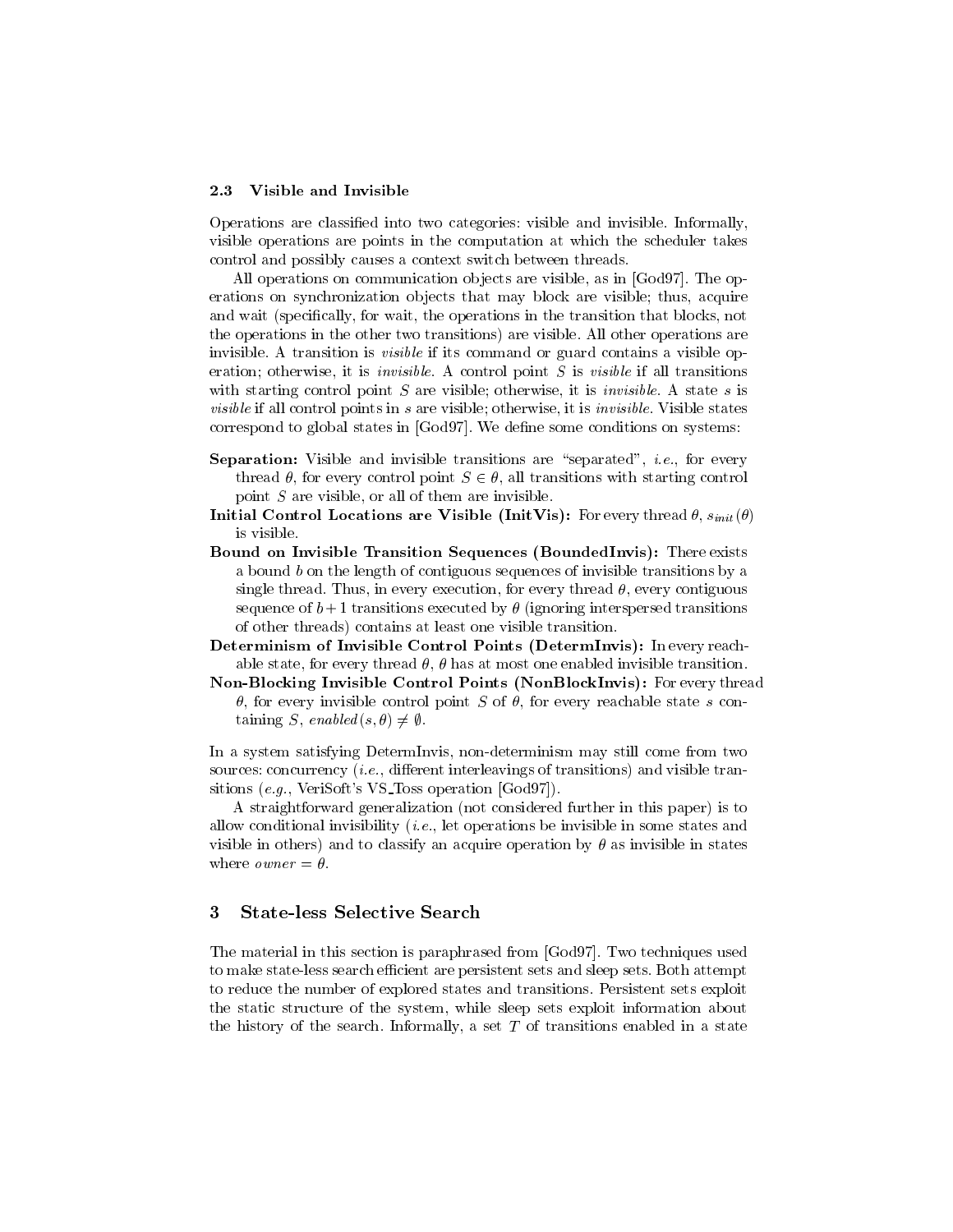```
Global variables: stack, curState;
SSS() {
  stack := empty;curState = s_{init};DFS(\emptyset);\}DFS(sleep) {
                                            T := PS(curState) \setminus sleep;while (T \text{ is not empty})remove a transition t from T;
                                              push t onto stack;
                                              curState := exec(curState, t);sleep' := \{t' \in sleep \mid \langle t, t' \rangle \notin D\};DFS(sleep')pop t from stack;
                                              curState := undo(curState, t);sleep := sleep \cup \{t\};\}
```
Fig. 1. State-less Selective Search (SSS) using persistent sets and sleep sets.

s is persistent in s if, for every sequence of transitions starting from s and not containing any transitions in  $T$ , all transitions in that sequence are independent with all transitions in  $T$ .

**Dependency Relation.** Let T and *State* be the sets of transitions and states, respectively, or a concurrent size  $\pi_i$  is an unconditional dependence of  $\pi_i$  and  $\pi_i$  and  $\pi_i$  and  $\pi_i$  and  $\pi_i$  and  $\pi_i$  and  $\pi_i$ *relation* for A iff D is reflexive and symmetric and for all  $t_1, t_2 \in \mathcal{T}$ ,  $\langle t_1, t_2 \rangle \notin D$ (" $t_1$  and  $t_2$  are independent") implies that for all states  $s \in State$ , (1) if  $t_1 \in$ enabled (s) and  $s \rightarrow s'$ , then  $t_2 \in enabled(s)$  iff  $t_2 \in enabled(s')$  (independent transitions neither disable nor enable each other), and (2) if  $\{t_1, t_2\} \subseteq enabled(s)$ , then there is a unique state s' such that  $s \to s_1 \to s'$  and  $s \to s_2 \to s'$ .  $\mathcal{L}$  -different transitions commutes commuted in  $\mathcal{L}$  -d  $\mathcal{L}$  -t  $\mathcal{L}$  -t  $\mathcal{L}$  -t and  $\mathcal{L}$  -the conditional conditional conditional conditional conditions of  $\mathcal{L}$ dependency relation for A iff for all  $t_1, t_2 \in \mathcal{T}$  and all  $s \in State$ ,  $\langle t_1, t_2, s \rangle \notin D$ (" $t_1$  and  $t_2$  are independent in s") implies that  $\langle t_2, t_1, s \rangle \notin D$  and conditions 1 and 2 above hold. This definition of conditional dependency assumes that commands of transitions satisfy the no-access-after-update restriction [God96, p. 21]: an operation that modifies the value of an object  $o$  cannot be followed by any other operations on o.

Persistent Set. A set <sup>T</sup> enabled (s) is persistent in <sup>s</sup> i, for all nonempty sequences of transitions  $\sigma$  such that  $s_0 \stackrel{\sim}{\to} s_1 \stackrel{\sim}{\to} s_2 \cdots \stackrel{\sim}{\to} s_n \stackrel{\sim}{\to} s_{n+1}$ , if  $s_0 = s$  and  $(\forall i \in [0..n] : \sigma(i) \notin T)$ , then  $\sigma(n)$  is independent in  $s_n$  with all transitions in  $T$ .

Godefroid's state-less selective search (SSS) using persistent sets and sleep sets appears in Figure 1, where *exec* and *undo* are specified by: if  $s \rightarrow s'$ , then  $exec(s, t) = s$  and  $unuous, t) = s$ . PS(s) returns a set of transitions that is persistent in  $s$ .  $D$  is an unconditional dependency relation. SSS diverges if the state space contains cycles; in practice, divergence is avoided by limiting the search depth.

Following Godefroid [God96] but deviating from standard usage, a *deadlock* is a state s such that enabled (s) is empty. We focus on determining reachability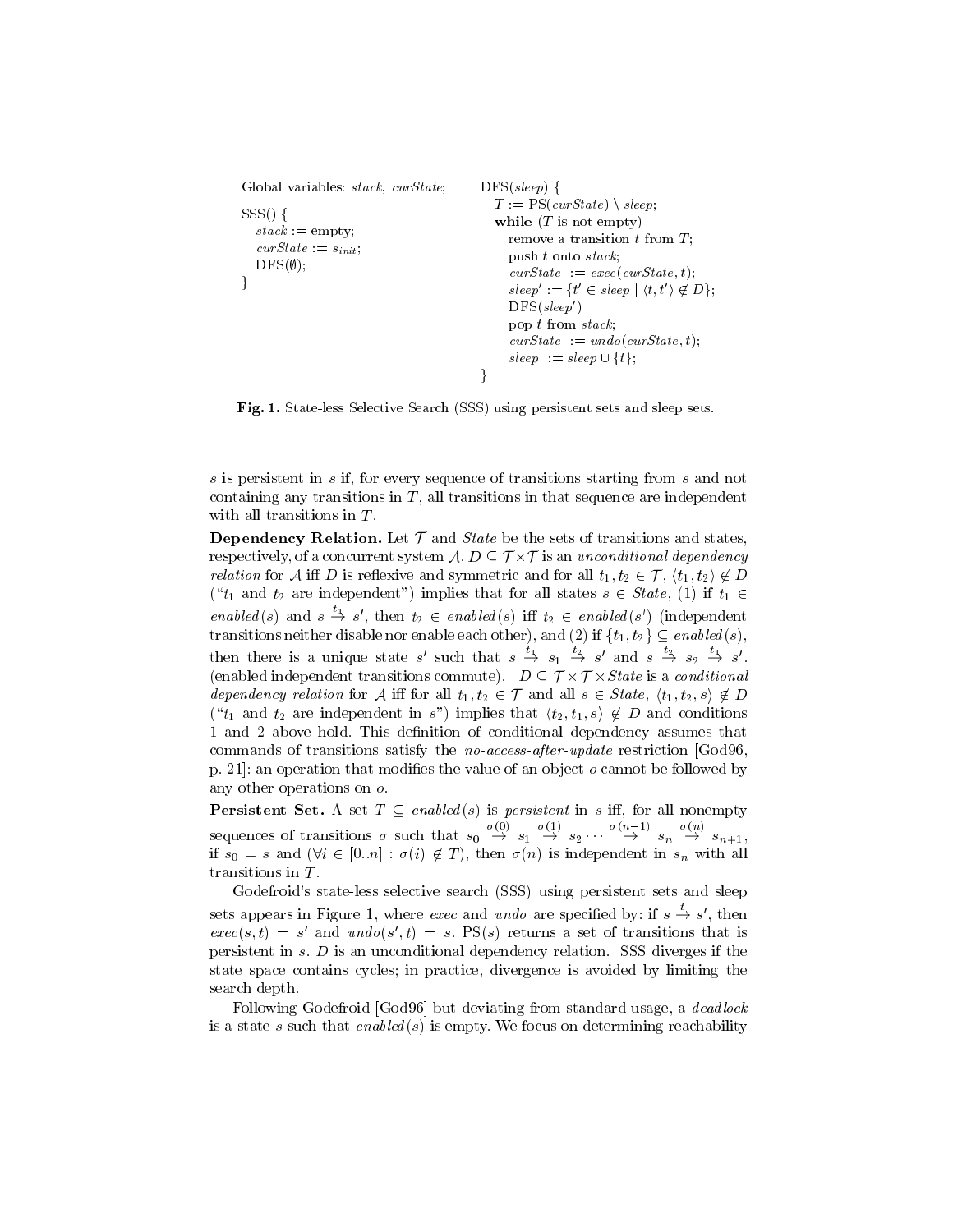of deadlocks and control points. Reachability of control points can easily encode information about values of ob jects. For example, a Java program might assert that a condition  $e_1$  holds using the statement if  $(e_1)$  throw  $e_2$ ; violation of this assertion corresponds to reachability of the control point at the beginning of throw  $e_2$ . If necessary (as in Section 5), assertion violations can easily be encoded as reachability of visible control points, by introducing a communication ob ject with a single (visible) operation that is called when any assertion is violated.

**Theorem 1.** Let A be a concurrent system with a finite and acyclic state space. A deadlock d is reachable in  $A$  iff SSS explores d. A control point  $S$  is reachable in  $A$  iff SSS explores a state containing  $S$ .

**Proof**: This is a paraphrase of Theorem 2 of  $[God97]$ .

#### 4Invisible-First Selective Search

Persistent sets can be used to justify not exploring all interleavings of invisible transitions.

Theorem 2. Let <sup>A</sup> be a concurrent system satisfying MLD and Separation. For all threads  $\theta$  and all reachable states s, if enabled  $(s, \theta)$  contains an invisible transition, then enabled  $(s, \theta)$  is persistent in s.

**Proof**: Let  $\sigma$  be a sequence of transitions as in the definition of persistent set. Let  $t \in enabled(s, \theta)$ . Separation implies that t is invisible. It suffices to show that  $\sigma(n)$  is independent in  $s_n$  with t. First, we show that  $\sigma$  does not contain transitions of thread $(t)$ ; second, we show the desired independence. Roughly, MLD implies that accesses to ob jects in Omtx do not cause dependence; invisibility of t implies that accesses to communication objects do not cause dependence; and SyncWithoutLock implies that accesses to synchronization objects do not cause dependence. For details, see [Sto00].  $\Box$ 

Suppose the system satisfies MLD, Separation, BoundedInvis, and DetermInvis. If a thread  $\theta$  has an enabled invisible transition in a state s, then Separation and DetermInvis imply that  $\theta$  has exactly one enabled transition in s. Theorem 2 implies that it is sufficient to explore only that transition from  $s$ . This can be done repeatedly, until  $\theta$  has an enabled visible transition. BoundedInvis implies that this iteration terminates. Let  $execInvis_{\mathcal{A}}(s, \theta)$  be the unique state obtained by performing this procedure starting from state  $s$ ; if  $\theta$  has no enabled invisible transitions in state s, then we define  $execInvis_{\mathcal{A}}(s, \theta) = s$ . Specializing SSS to work in this way yields Invisible-First State-less Selective Search (IF-SSS), given in Figure 2.

**Theorem 3.** Let A be a concurrent system with a finite and acyclic state space and satisfying MLD, Separation, BoundedInvis, and DetermInvis. A deadlock d is reachable in  $A$  iff IF-SSS explores d. A control point  $S$  is reachable in  $A$  iff IF-SSS explores a state containing S.

**Proof:** This follows from Theorems 1 and 2, and the fact that transitions in sleep are independent with invisible transitions executed by execInvis (this follows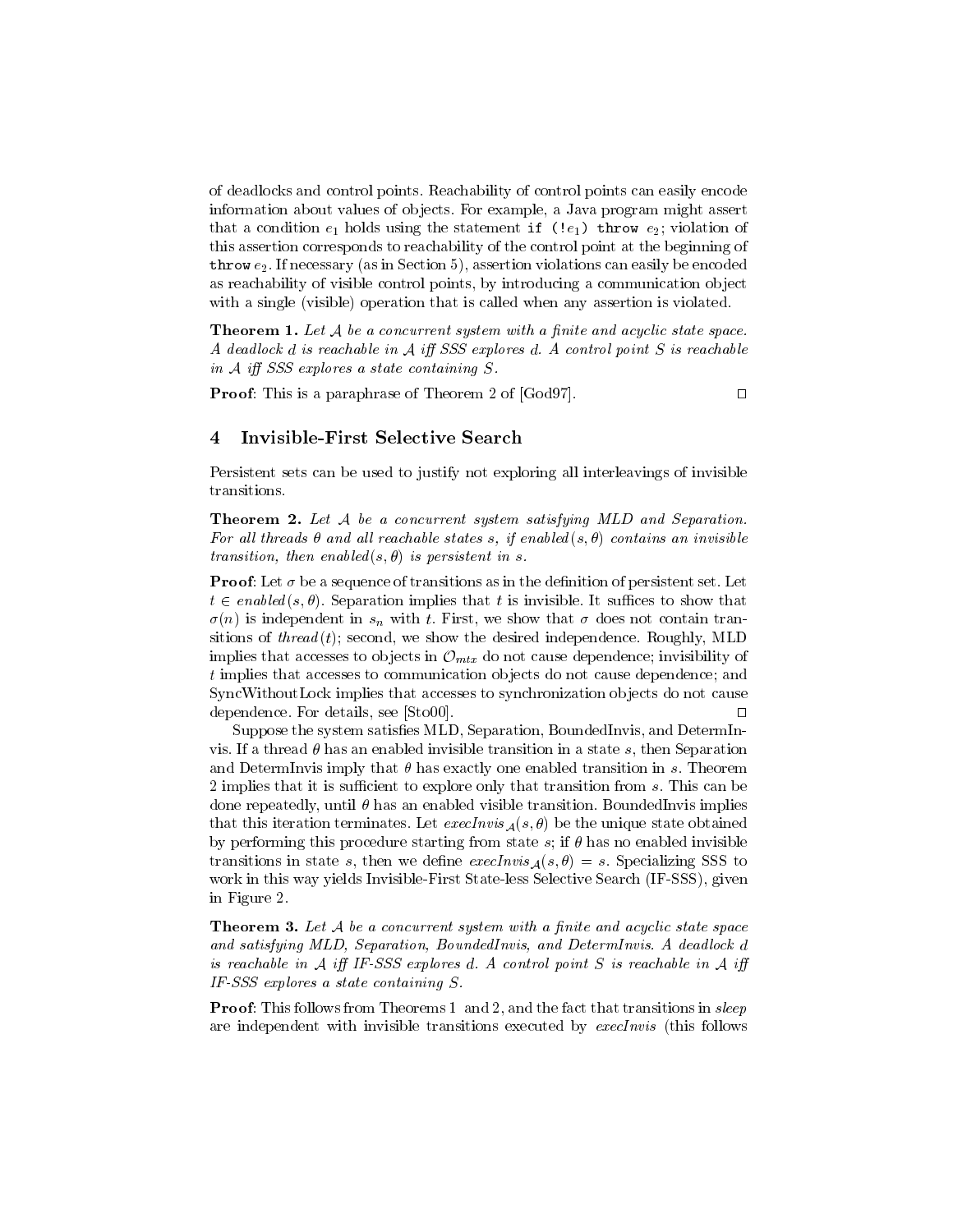| Global variables: stack, curState;                                                       | $DFS_{if}(sleep) \{$                                              |
|------------------------------------------------------------------------------------------|-------------------------------------------------------------------|
| IF-SSS $()$ {<br>$stack :=$ empty:<br>$curState := s_{init}$ ;<br>$DFS_{if}(\emptyset);$ | $T := PS(curState) \setminus sleep;$                              |
|                                                                                          | while $(T \text{ is not empty})$                                  |
|                                                                                          | remove a transition $t$ from $T$ ;                                |
|                                                                                          | push t onto stack;                                                |
|                                                                                          | $curState := exec(curState, t).$                                  |
|                                                                                          | $curState = execInvis_{\mathcal{A}}(curState, thread(t));$        |
|                                                                                          | $sleep' := \{t' \in sleep \mid \langle t, t' \rangle \notin D\};$ |
|                                                                                          | $DFS_{if}(sleep')$                                                |
|                                                                                          | pop t from stack;                                                 |
|                                                                                          | $curState := undo(curState, t);$                                  |
|                                                                                          | $sleep := sleep \cup \{t\};$                                      |
|                                                                                          |                                                                   |

Fig. 2. Invisible-First State-less Selective Search (IF-SSS) using persistent sets and sleep sets.

from Separation, DetermInvis, and Theorem 2), so it is safe not to explicitly check that independence when computing sleep'. For details, see [Sto00].  $\Box$ 

#### 5Composing Transitions

In some cases, a stronger partial-order reduction can be obtained by amalgamating a visible transition and the subsequent sequence of invisible transitions explored by IF-SSS into a single transition; an example appears in Section 6. Transitions are amalgamated (composed) as follows. Given a sequence  $\sigma$  of transitions, let cm seq () be the sequential composition of the communication of the communication of  $\sim$ transitions in , and let  $g_{\mu}$  ,  $g_{\mu}$  , the the weakest predicate ensuring that  $\alpha$ when each transition t in  $\sigma$  is executed, t's guard holds. Let final (t) denote the final control point of transition  $t$ .

 $\mathcal{C}$  . For a concurrent system  $\mathcal{C}$  ;  $\mathcal{C}$  ;  $\mathcal{C}$  ;  $\mathcal{C}$  ;  $\mathcal{C}$  ;  $\mathcal{C}$  ;  $\mathcal{C}$  ;  $\mathcal{C}$  ;  $\mathcal{C}$  ;  $\mathcal{C}$  ;  $\mathcal{C}$  ;  $\mathcal{C}$  ;  $\mathcal{C}$  ;  $\mathcal{C}$  ;  $\mathcal{C}$  ;  $\mathcal{C}$  ;  $\mathcal{C}$  ; MLD, Separation, BoundedInvis, and Determinvis,  $U(\mathcal{A})$  is  $(\mathcal{O}, \mathcal{O}, I_{\rightarrow} s_{init}, \mathcal{O}_{unsh},$  $\mathcal{O}_{sun}, \mathcal{O}_{mtx}$ , where T is as follows. Let b be the bound in BoundedInvis for A. For each visible transition  $t = \langle S, G, C, F \rangle$  in T, for each sequence  $\sigma$  of invisible transitions of length at most b such that  $g$  such  $seg$  (hti  $\rightarrow$  )  $f$  , find a normal final (last  $(\sigma)$ ) is visible, T contains the transition  $\langle S, guara|_{seq}(\langle t \rangle \cdot \sigma), cma|_{seq}(\langle t \rangle \cdot \sigma)$  $\sigma$ ), final (last  $(\sigma)$ )). Elements of T' are analogous to process transitions [God97].

**Theorem 4.** Let A *be a concurrent system satisfying MLD*, Separation, Inity is, BoundedInvis, and DetermInvis. s is a reachable visible state of  $A$  iff s is a reachable visible state of  $\mathcal{C}(\mathcal{A})$ .

Proof: A proof sketch follows; for details, see [Sto00].

 $(\Leftarrow)$ : Let s be a reachable visible state of  $\mathcal{C}(\mathcal{A})$ . Let  $\sigma$  be an execution of  $\mathcal{C}(\mathcal{A})$ containing s. Expanding each transition in  $\sigma$  into the sequence of transitions of A from which it is composed yields an execution of  $A$  that contains  $s$ .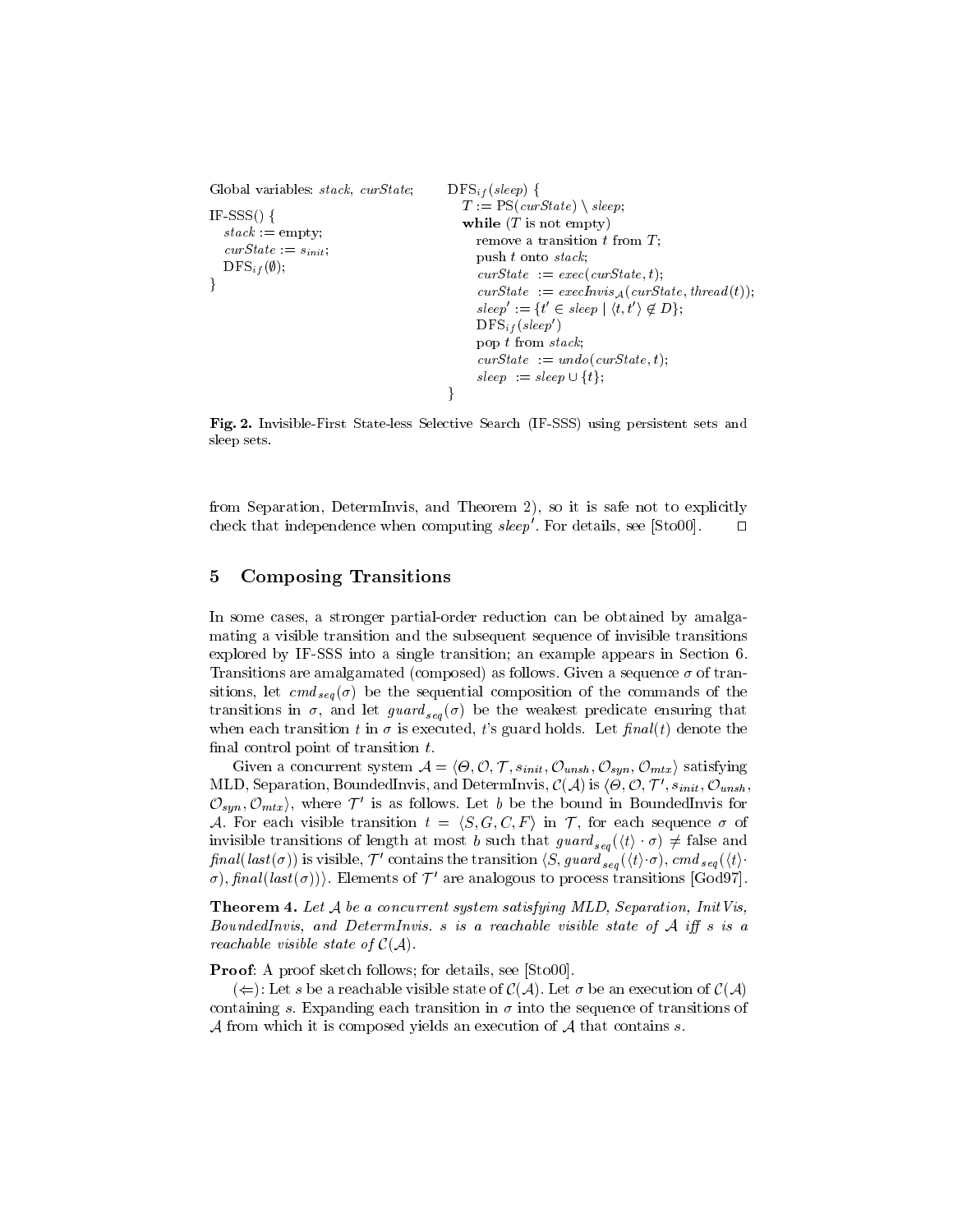$(\Rightarrow)$ : Let s be a reachable visible state of A. Let  $\sigma$  be an execution of A containing s. We re-arrange  $\sigma$  as follows: for each thread  $\theta$ , move the invisible transitions of  $\theta$  that appear between the *i*'th and  $(i+1)$ 'th visible transitions of  $\theta$  backwards so that those invisible transitions form a contiguous subsequence of the re-arranged execution starting immediately after the <sup>i</sup>'th visible transition of  $\theta$ . We use MLD and Theorem 2 to show that this can be achieved by interchanging independent transitions. From the re-arranged execution of  $A$ , we can easily form an execution of  $\mathcal{C}(\mathcal{A})$  containing s.  $\Box$ 

**Theorem 5.** Let A be a concurrent system with a finite and acyclic state space and satisfying MLD, Separation, InitVis, BoundedInvis, and DetermInvis. A deadlock d is reachable in A iff SSS applied to  $\mathcal{C}(\mathcal{A})$  explores d. A control point S is reachable in A iff SSS applied to  $\mathcal{C}(\mathcal{A})$  explores a state containing S.

Proof: This follows directly from Theorems 1 and 4 and the observation that A and  $\mathcal{C}(\mathcal{A})$  have the same set of reachable deadlocks, which follows from Non-BlockInvis (which implies that all deadlocks of A are visible) and Theorem 4.  $\Box$ 

#### 6Comparison of Invisible-First and Composition

Sections 4 and 5 describe two approaches to achieving similar partial-order reductions. The invisible-first approach (Section 4) is worthwhile for three reasons. First, Theorem 2 shows that this reduction is a special case of persistent sets, thereby showing the relationship to existing partial-order methods. Second, Theorem 3 shows that, with IF-SSS, operations in invisible transitions do not need to be recorded (because they do not introduce dependencies that would cause transitions to be removed from sleep sets); we are investigating whether an analogous optimization is possible for SSS applied to  $\mathcal{C}(\mathcal{A})$ . Third, the guards of composed transitions sometimes introduce dependencies that cause SSS applied to  $\mathcal{C}(\mathcal{A})$ to explore more interleavings than IF-SSS. For example, consider a thread  $\theta$ that is ready to execute if  $(x_1) \{$  if  $(x_2)$   $c_1$  else  $c_2$  } else  $\{$  if  $(x_3)$   $c_3$  else  $c_4$  }, where  $x_i \in \mathcal{O}_{mtx}$  and the  $c_i$  do not contain visible operations. Let S denote the starting control point of this statement. In the original system  $A, \theta$  accesses only  $x_1$  at S. In the composed system,  $\theta$  accesses  $x_1, x_2$ , and  $x_3$  at S, because the composed transitions with starting control point S have guards like  $x_1 \wedge x_2$  and  $x_1 \wedge \neg x_3$ . In a state s with  $s(\theta) = S$  and  $s(x_1) =$  false, the access by  $\theta$  to  $x_3$ in the composed system is an artifact of composition. Such accesses introduce dependencies that could cause persistent sets to be larger in  $\mathcal{C}(\mathcal{A})$  than  $\mathcal{A}$ , if the calculation of persistent sets—specifically, the calculation of  $pendInvisOps$ , defined in Section 8—exploits information from static analysis.

The composition approach (Section 5) is worthwhile because it sometimes achieves a stronger partial-order reduction. For example, suppose two threads are both ready to acquire the lock that protects a shared variable  $v$ , copy  $v$ 's value into an unshared variable, and then release the lock. In  $\mathcal{C}(\mathcal{A})$ , each thread can do this with a single transition, and those two transitions are independent, so SSS applied to  $\mathcal{C}(\mathcal{A})$  could explore a single interleaving. In  $\mathcal{A}$ , each thread does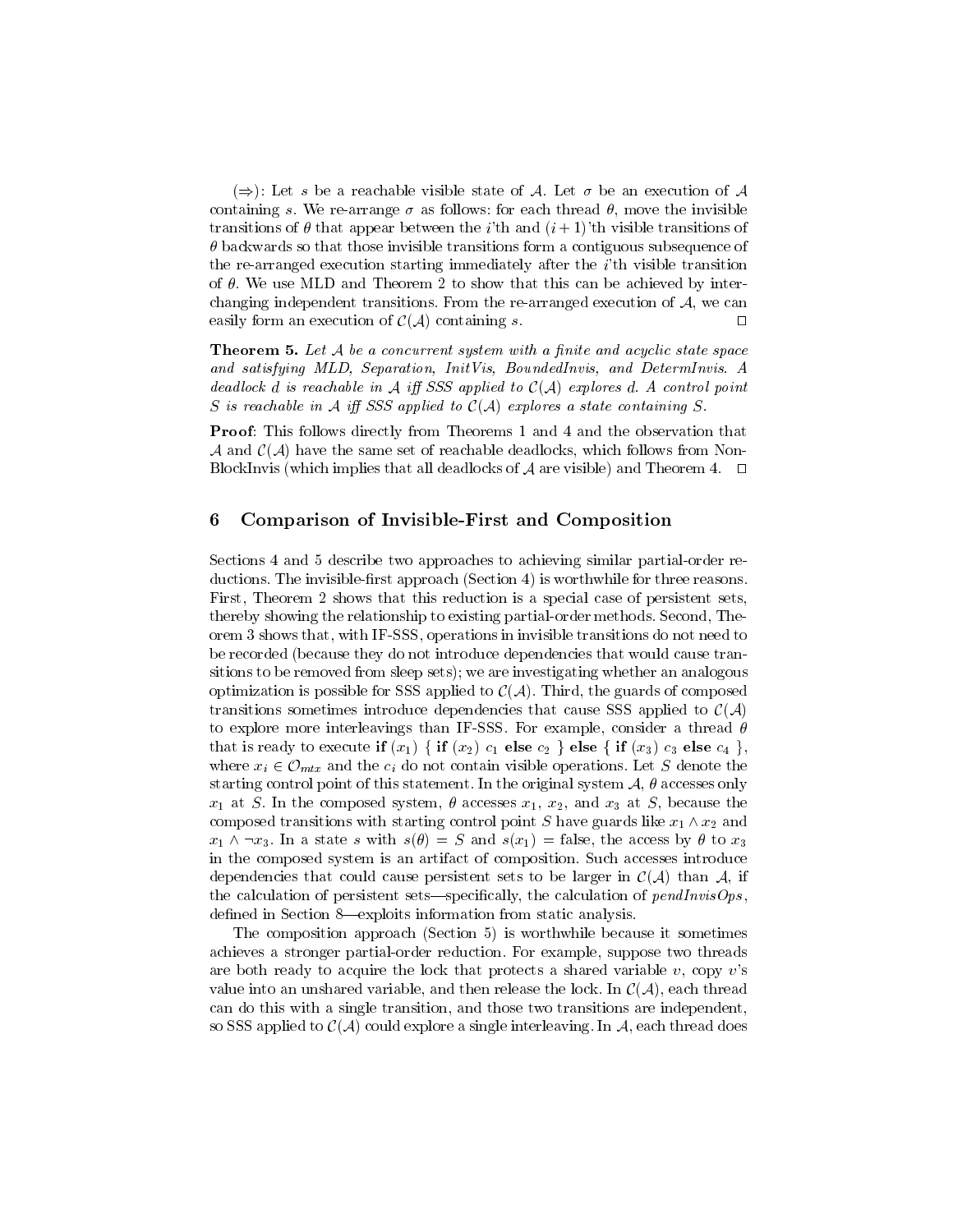this with a sequence of three transitions, and the transitions that manipulate the lock are not independent, so IF-SSS applied to <sup>A</sup> explores multiple interleavings. A more detailed example appears in [Sto00].

### 7Computing Sleep Sets

Consider refining DFS (in Figure 1) to use a conditional dependency relation when computing  $sleep'$ ; this can produce larger sleep sets and hence more ef- $\mathop{\rm ncient}\nolimits$  search. Dependency of  $\iota$  and  $\iota$  -should be evaluated in the state prior to execution of  $t$ ; thus, the line that computes sleep' should be moved immediately above the line containing exec, and  $\langle t, t' \rangle \notin D$  should be replaced with  $\langle t, t', \text{curState} \rangle \notin D$ . Theorem 1 holds for the modified algorithm, provided the transitions satisfy no-access-after-update. In VeriSoft  $\lceil \text{God97} \rceil$ , this refinement works fine, because only visible operations affect dependency (invisible operations are on unshared objects), and visible operations can only appear as the first operation in a transition's command, so determining that visible operation (by intercepting it) before the transition actually executes is straightforward.

Our framework does not impose those restrictions, so operations on shared objects used by a transition  $t$  are not known until after  $t$  has been executed, so the calculation of  $sleep'$  cannot easily be moved above the line containing exec. One solution is to execute and undo  $t$  in order to determine its guard and command, but this is expensive, because undo is expensive (especially if implemented using  $reset+replay$  or checkpointing). A more efficient approach is to observe that conditional dependency typically depends only on a relatively small and welldefined amount of information about the system's state; in such cases, we can record that information and use it to evaluate sleep' after t is executed. For example, for a transition that manipulates a FIFO queue, one might use the conditional dependency relation in [God96, Section 3.4]and therefore record two booleans indicating whether the queue is empty or full.

Dependency relations for transitions are typically derived in a modular way from dependency relations for (the operations of) each object [God96, Definitions 3.15, 3.21]. For some types of objects, it might be difficult or expensive to record the parts of the state that affect conditional dependency. Also, conditional dependency (as defined in [God96]) cannot be used for objects that are accessed in a way that violates the no-access-after-update restriction. We simply use unconditional dependency for such ob jects; this is easy, because unconditional dependency is a special case of conditional dependency. As an exception, we can use conditional dependency for some transitions whose accesses to synchronization objects violate the no-access-after-update restriction,  $e.g.,$  transitions that acquire and then release a lock, as in the example at the end of Section 5.

### 8Computing Persistent Sets

Computing persistent sets requires information about the future transitions of each thread. When model-checking standard languages, the exact set of transi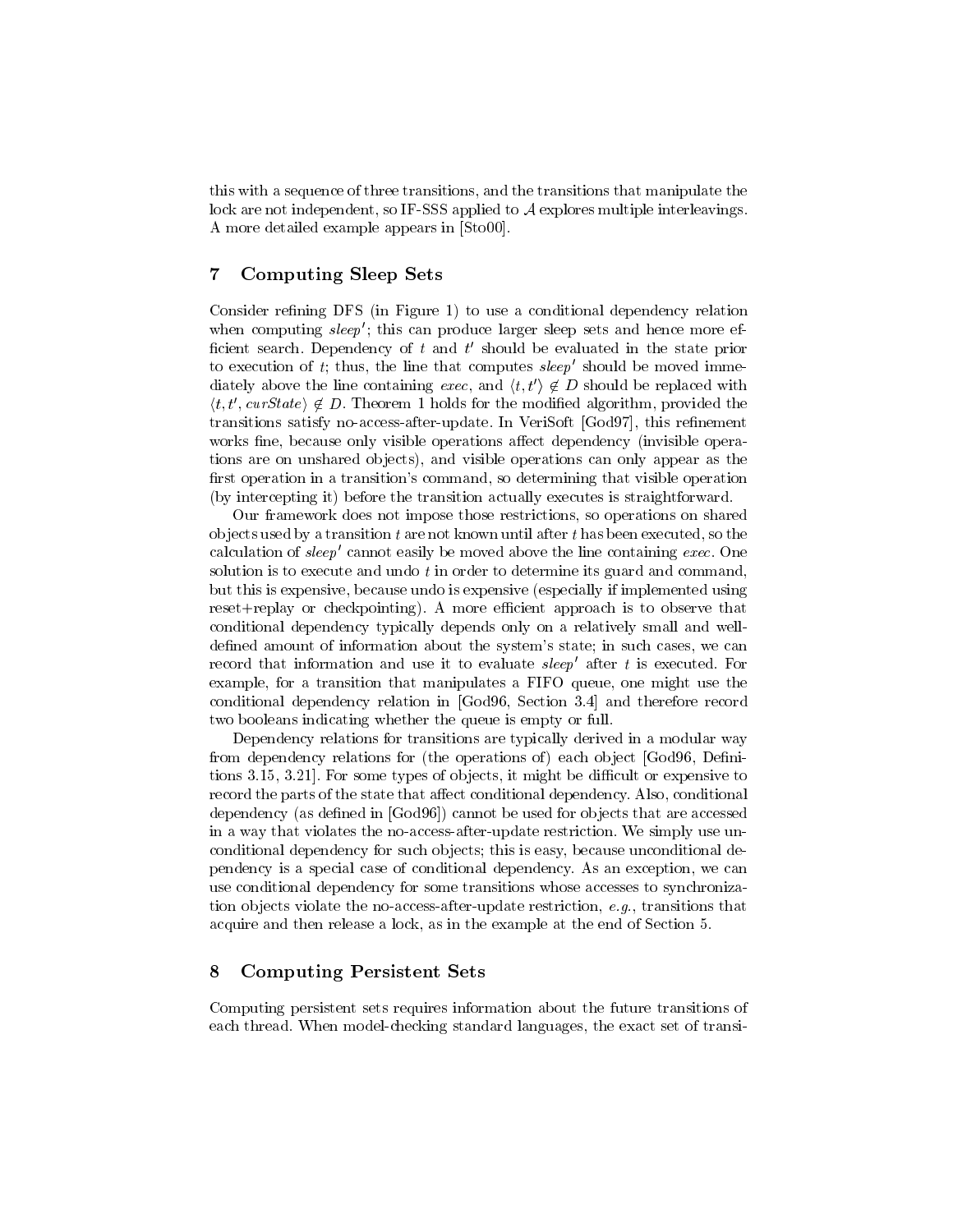tions is not known, so statically determined upper bounds on the set of operations that each thread may perform (ignoring operations on unshared objects) are used to compute persistent sets. Let  $allowedOps(\theta)$  denote such an upper bound for thread  $\theta$ . Let allowedInvisOps( $\theta$ ) be the set of invisible operations in allowed  $Ops(\theta)$ . Let used  $VisOps(t)$  be the set of visible operations used by t. We assume that in each visible state s, for each thread  $\theta$ , the following set is known:

$$
pendVisOps(s,\theta) = \bigcup_{t \in pending(s,\theta)} usedVisOps(t)
$$
 (1)

To compute small persistent sets, it is important to have information about the set of invisible operations used by pending transitions of  $\theta$  in s. A non-trivial upper bound  $pendInvisOps(s, \theta)$  on that set can be obtained by exploiting MLD. For concreteness, we describe how to obtain such a bound based on the data structures maintained by the lockset algorithm [SBN+ 97]. We assume in this section that the system satisfies MLD; the lockset algorithm is used here only to obtain information about which locks protect accesses to each ob ject. If that information is available from whatever static analysis was used to ensure that MLD holds, then running the lockset algorithm during the search is unnecessary.

The lockset algorithm uses the following data structures. For each object  $o$ , the following values are maintained:  $o$ .  $mode$ , which is virgin (allocated but uninitialized), exclusive (accessed by only one thread), shared (accessed by multiple threads, but threads after the first did not modify the object), or shared-modified (none of the above conditions hold);  $o$  first Thread, which is the first thread that accessed o (*i.e.*, the thread that initializes o; o.firstThread is undefined when o is in virgin mode); and  $o. \text{cand} \text{LockSet}$  ("candidate lock set"), which is the set of locks that were held during all accesses to  $o$  after initialization (*i.e.*, starting with the access that changed  $o$  mode from exclusive to shared or shared-modified). We assume that of contains all localizations all localizations (i.e., equals  $\bullet$   $\delta_{HH}$  ) while o is in its exclusive mode. For each thread  $\theta$ , held(s,  $\theta$ ), the set of synchronization objects whose locks are held by  $\theta$  in state s, is maintained, in order to efficiently update candidate lock sets.  $acquiring(s, \theta)$  is the set of synchronization objects o such that  $pendVisOps(s, \theta)$  contains an acquire operation on o.

$$
pendInvisOps(s, \theta)
$$
 =

the contract of the contract of the contract of the contract of the contract of the contract of the contract of o 12 held (s;) [acquiring(s;)]  $\lceil \circ \cdot \circ \rho \rceil$  2 and we write  $\lceil \circ \rho \rceil$  is  $\lceil \circ \rho \rceil$  in the same write  $\lceil \circ \rho \rceil$  is  $\lceil \circ \rho \rceil$ 

 $MLDallows(s, \theta, o_1, o.op) =$ 

 $\vee$  o.mode = virgin  $\wedge$  mayInit(s,  $\theta$ , o)

 $\vee$  o.mode = exclusive  $\wedge$  ( $\theta = o$ .firstThread  $\vee$  rdOnly (op)  $\vee$   $o_1 \in o$ .candLockSet)  $\vee$  o.mode = shared  $\wedge$  (rdOnly (op)  $\vee$  o<sub>1</sub>  $\in$  o.candLockSet)

 $\vee$  o.mode = shared-modified  $\wedge$   $o_1 \in o.~candLockSet$ 

where  $rdOnly(op)$  holds if op is read-only, and  $mayInit(s, \theta, o)$  holds if  $\theta$  can be the first thread to access a virgin object  $o$  in state  $s$ . For example, in Java, for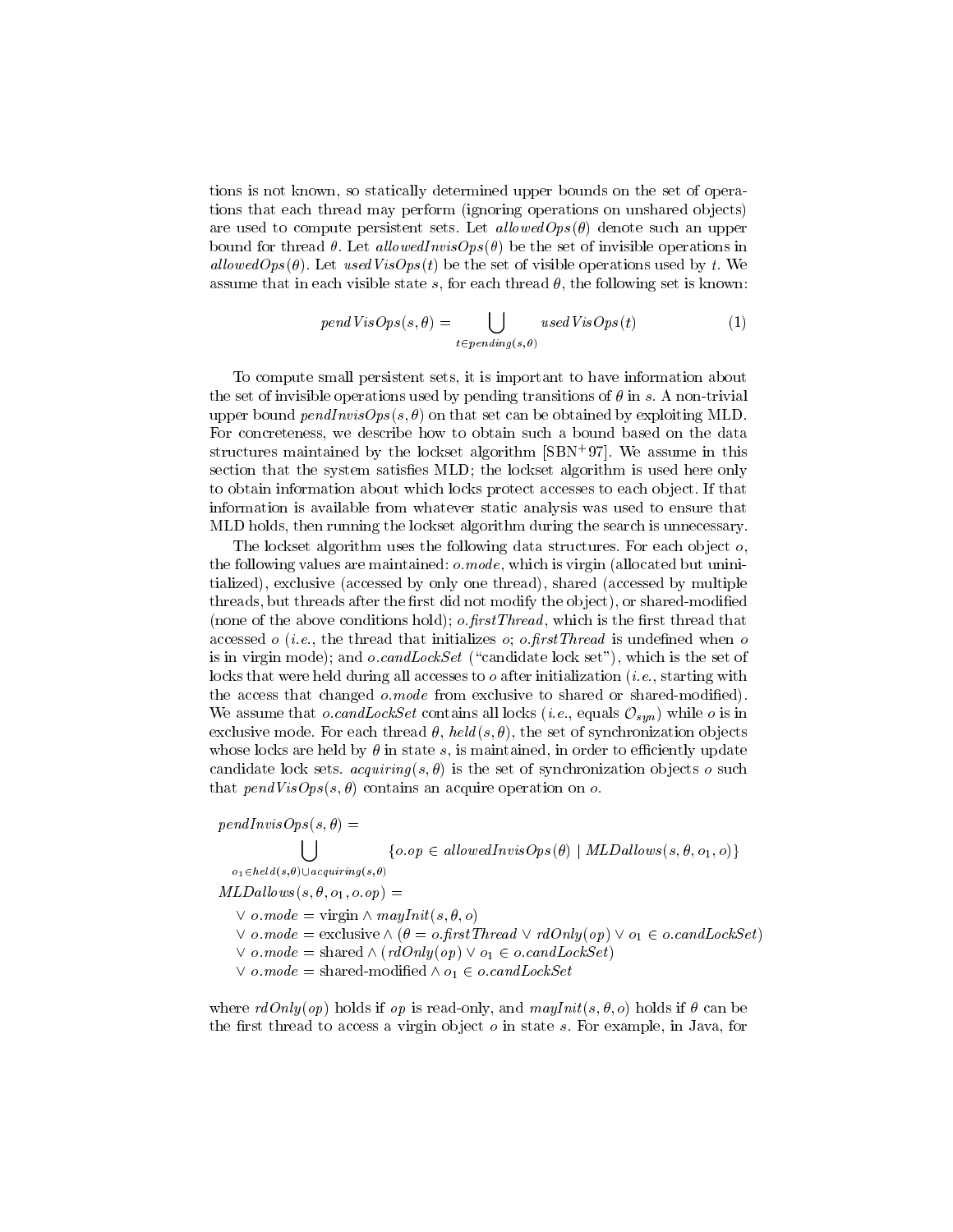non-static variables, one might require that  $\theta$  be the thread that allocated o (for static variables of a class  $C, \theta$  is the thread that caused class C to be loaded).

For systems that satisfy the following stricter version of MLD-L, we can modify how *o.candLockSet* is computed in a way that can lead to smaller persistent sets: in every execution in which  $o$  is shared, the same lock protects accesses to  $o$ ; formally, this corresponds to switching the order of the quantifications "for all executions of A" and "there exists  $o_1 \in \mathcal{O}_{sym}$ ". With this stricter requirement, we can modify undo so that it does not undo changes to the candidate lock set. This has the desired effect of possibly making  $o. \text{cand} \text{LockSet}$  smaller (hence possibly producing smaller persistent sets) without affecting whether a violation of the requirement is reported.

Persistent sets can be computed using the following variant of Algorithm 2 of [God96], which is based on Overman's Algorithm. We call this Algorithm 2-MLD.

- 1. Select one transition  $t \in enabled(s)$ . Let  $T = \{thread(t)\}.$
- 2. For each  $\theta \in T$ , for each operation  $op \in pendVisOps(s, \theta) \cup pendInvisOps(s, \theta),$ for each thread  $\sigma \in \mathcal{O} \setminus I$ , if  $(\exists \sigma p \in \mathit{autoweaOps}(\sigma) : op \rhd_s op)$ , then insert  $\sigma$  in  $I$ .
- 3. Repeat step 2 until no more processes can be added. Return  $\bigcup_{\theta \in T} enabled(s, \theta)$ .

**Theorem 6.** Let A be a concurrent system satisfying MLD. In every state s of A, Algorithm 2-MLD returns a set that is persistent in s.

**Proof:** This follows from correctness of Algorithm 2 of [God96].  $\Box$ 

#### 9Checking MLD During Selective Search

If the system is expected to satisfy MLD but no static guarantee is available, MLD can be checked during the selective search using the lockset algorithm  $[SDN+97]$ . As explained in Section 1, the results in Sections 4 $\pm$ 8 do not directly apply in this case, because they compute persistent sets assuming that the system satisfies MLD. Here we extend those results to ensure that, if the system violates a slightly stronger variant of MLD, then the selective search finds a violation.

Savage *et al.* observe that their liberal treatment of initialization makes Eraser's checking undesirably dependent on the scheduler [SBN+ 97, p. 398]. For the same reason, IF-SSS might indeed miss violations of MLD. Consider a system in which  $\theta_1$  can perform the sequence of three transitions (control points are omitted in this informal shorthand)  $\langle v := 0, sem.up(0), v := 1 \rangle$ , and  $\theta_2$  can perform the sequence of four transitions  $\langle sem.down(), o.acquire(), v := 2, o. release(),$  where  $\mathcal{L} = \mathcal{L} \cup \{ \mathcal{L} \cup \{ \mathcal{L} \} \cup \{ \mathcal{L} \} \cup \{ \mathcal{L} \} \cup \{ \mathcal{L} \} \cup \{ \mathcal{L} \}$ object) is initially zero. This system violates MLD, because  $v := 1$  can occur after  $v := 2$ , and  $\theta_1$  holds no locks when it executes  $v := 1$ . IF-SSS does not find a violation, because after sem.  $Up()$ , execInvis immediately executes  $v := 1$ .

We strengthen the constraints on initialization by requiring that the thread (if any) that initializes each object be specified in advance and by allowing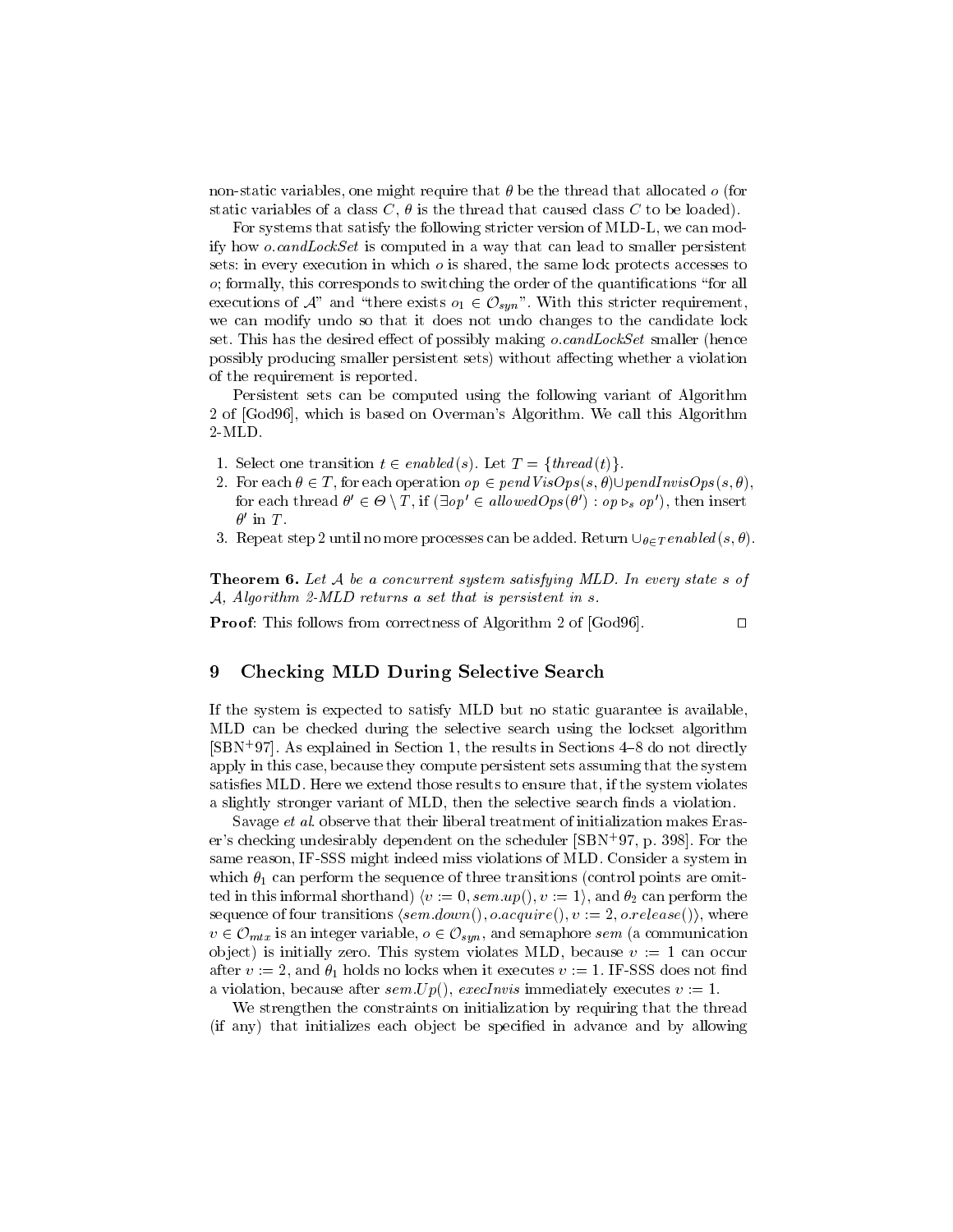at most one initialization transition per object (a more flexible alternative is to allow multiple initialization transitions per ob ject, but to require that the initializing thread not perform any visible operations between the first access to  $o$  and the last access to  $o$  that is part of initialization of  $o$ ). Formally, we require that a partial function *initThread* from objects to threads be included as part of the system, and we define  $star$  are  $(\sigma,o)$  to be: if  $o$  is not in the domain of  $initThread$ , then zero, otherwise the second smallest  $i$  such that  $(\exists \theta \in \Theta : access(s_i, \theta, o)),$  where  $\sigma$  is  $s_0 \stackrel{\sim}{\to} s_1 \stackrel{\sim}{\to} s_2 \cdots$  Let MLD' denote MLD with *startSharea* replaced with *startSharea* , and extended with the requirement that for each object  $o$  in the domain of *initThread*, *initThread*( $o$ ) is the first thread to access  $o^2$ . The lockset algorithm can easily be modified to check MLD'. We assume that accesses to objects in  $\bullet$  limit  $\bullet$  in Omina to obtain the area to the  $\bullet$ checked in each state in which  $t$  is pending (in other words, we assume that in each state, guards of all pending transitions are evaluated). It suffices to check accesses to objects in  $\bullet$   $\mu_{bb}$  by the communication of a transition only when  $\cdot$ that transition is explored by the search algorithm; to see this, note that the following variant of MLD'-L is equivalent to MLD'-L, in the sense that it does not change the set of systems satisfying  $MLD'$ :

**MLD** -L1:  $\theta$  is properly locked after it becomes shared,  $i.e.,$  there exists a synchronization object  $o_1 \in \mathcal{O}_{sun}$  such that, for all  $i \geq start~S}$  fracts  $(\sigma, o),$ (1) if  $access(s_i, \sigma(i), o)$ , then thread  $(\sigma(i))$  owns  $o_1$ 's lock in  $s_i$ , and (2) for all  $\alpha$   $\alpha$  , if pending (si), contains a transition whose guard accesses of them to owns  $o_1$ 's lock in  $s_i$ .

For a state s, sequence  $\sigma$  of transitions, and transition t that is pending after execution of  $\sigma$  from s, let  $s \implies$  denote execution of  $\sigma$  starting from s, and let  $s \stackrel{\rightarrow}{\rightarrow}$  denote execution of  $\sigma$  starting from s followed by evaluation of t's guard and, if <sup>t</sup> is enabled, execution of <sup>t</sup>'s command.

**Theorem 2.** Let A be a concurrent system satisfying Separation. For all threads  $\theta$  and all reachable states s, if enabled  $(s, \theta)$  contains an invisible transition, then either enabled  $(s, \theta)$  is persistent in s or enabled  $(s, \theta)$  contains a transition t such that either  $s \stackrel{\longrightarrow}{\longrightarrow}$  violates MLD' or  $s \stackrel{\sim}{\to} s'$  and a violation of MLD' is reachable from s and  $\sim$ 

**Proof:** MLD' is relatively insensitive to the order in which accesses occur. Let  $\sigma$ be a sequence of transitions as in the definition of persistent set. One can show (roughly) that if a violation of MLD' occurs when  $\sigma$  is executed before t, then a violation also occurs if t is executed before  $\sigma$ . For details, see [Sto00].  $\Box$ 

**Theorem 5.** Let A *ve a concurrent system with a finite and acyclic state space* and satisfying Separation, BoundedInvis, and DetermInvis. A violates  $MLD'$  iff  $IF\text{-}SSS$  finds a violation of  $MLD'$ .

<sup>&</sup>lt;sup>2</sup> It is easy to show that MLD<sup>'</sup> is stricter than MLD (*i.e.*, a system that satisfies MLD<sup>'</sup> also satisfies MLD). This does not enable one to easily prove the theorems in this section from the unprimed theorems in previous sections or *vice versa*.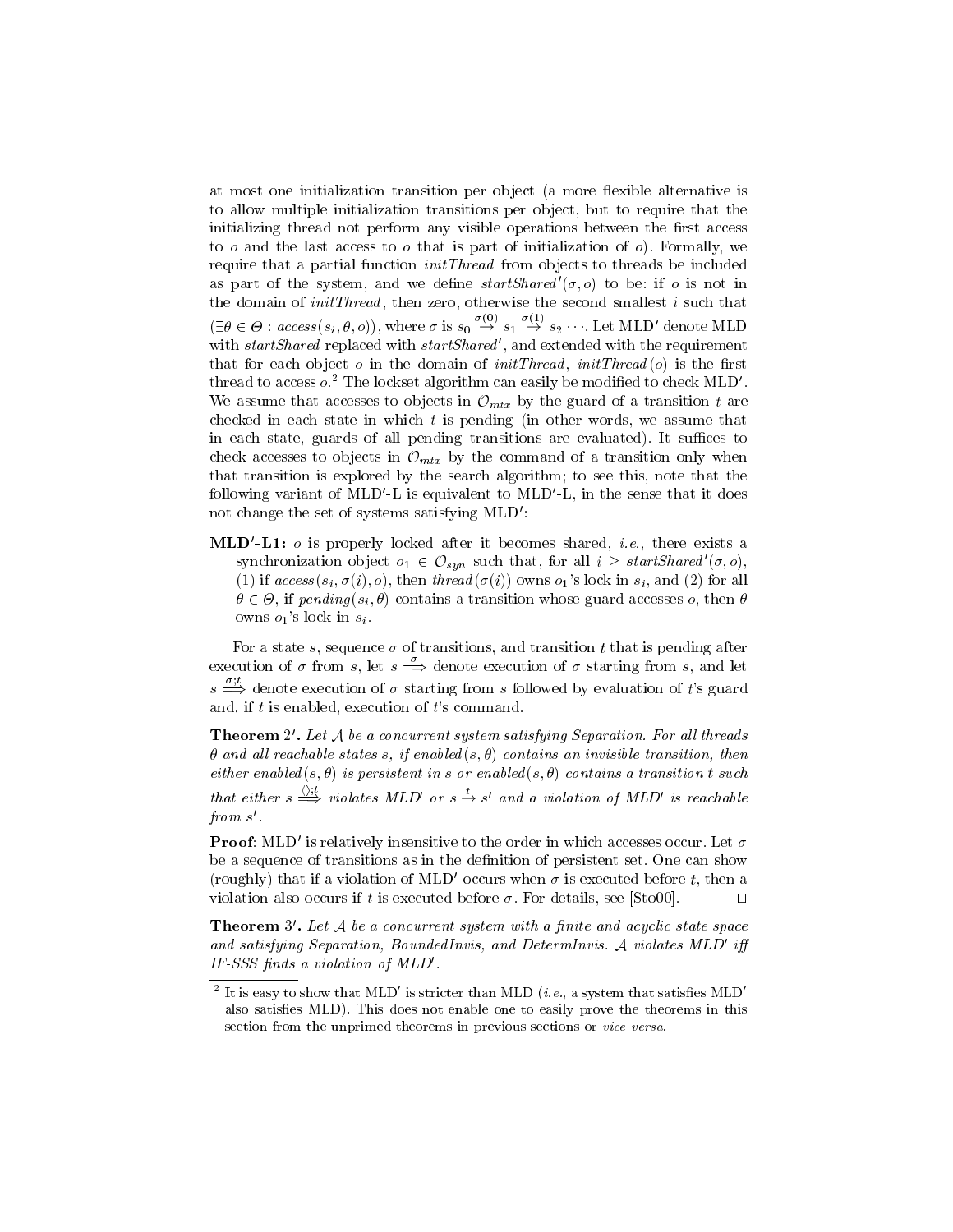**Proof:** An invariant I is used to show that violations of  $MLD'$  are eventually detected, even if they cause persistent sets or sleep sets to be computed incorrectly. The proof of invariance of I is based on Theorem 2'. For details, see [Sto00].  $\square$ 

**Theorem** 5. Let A *ve a concurrent system with a finite and acyclic state space* and satisfying Separation, InitVis, BoundedInvis, and DetermInvis. <sup>A</sup> violates  $MLD'$  iff  $C(A)$  violates  $MLD'$ .

**Proof:**  $(\Leftarrow)$ : Let  $\sigma$  be an execution of  $\mathcal{C}(\mathcal{A})$  violating MLD'. Expanding each transition in  $\sigma$  into the sequence of transitions of A from which it is composed yields an execution of  $A$  that violates MLD'.

 $(\Rightarrow)$ : Theorem 3' implies that IF-SSS explores an execution  $\sigma$  of A that violates MLD'. Composing sequences of transitions in  $A$  to form transitions of  $\mathcal{C}(\mathcal{A})$  yields an execution of  $\mathcal{C}(\mathcal{A})$  that violates MLD'.

The stricter constraints on initialization in MLD' allow the definition of  $pendInvisOps$ to be tightened. Let  $pendInvisOps'$  denote that variant of  $pendInvisOps$ . Let Algorithm 2-MLD' denote the variant of Algorithm 2-MLD that uses  $pendInvisOps'$ .

**Theorem 6.** Let A be a concurrent system. In every state s of A, Algorithm  $2-MLD'$  returns a set P such that either P is persistent in s or P contains a transition  $t$  such that  $t$  violates  $MLD'$  in  $s$ .

**Proof:** In Algorithm 2-MLD', only the calculation of  $pendInvisOps'$  depends on MLD', and  $pendInvisOps'(s, \theta)$  is invoked only for threads  $\theta$  that have already been added to T. Suppose for all threads  $\theta$  in T, all transitions in enabled  $(s, \theta)$ satisfy MLD<sup>'</sup> in s. Then all invocations of  $pendInvisOps'$  in this invocation of Algorithm 2-MLD' returned accurate results, so  $P$  is persistent in s. Suppose there exists a thread  $\theta$  in T such that some transition t in enabled  $(s, \theta)$  violates MLD<sup> $\prime$ </sup> in s. Then P contains t, and t violates MLD<sup> $\prime$ </sup> in s.

Let  $A$  be a concurrent system with a finite and acyclic state space and satisfying Separation, InitVis, BoundedInvis, and DetermInvis. Consider applying SSS with Algorithm 2-MLD' to  $C(\mathcal{A})$  augmented with the lockset algorithm, modified slightly to check MLD'. Theorem  $6'$  implies that if no violation of MLD' is found, then  $\mathcal{C}(\mathcal{A})$  satisfies MLD' and hence MLD. Theorem 3 Theorem 5' then implies that  $\mathcal A$  satisfies MLD. Theorem 5 can then be used to conclude that reachability of control points and deadlocks was correctly determined during the search.

Let  $A$  be a concurrent system with a finite and acyclic state space and satisfying Separation, InitVis, BoundedInvis, and DetermInvis. Consider applying IF-SSS with Algorithm 2-MLD<sup>'</sup> to  $\mathcal A$  augmented with the lockset algorithm, modified slightly to check MLD'. Theorems  $3'$  and  $6'$  imply that if no violation of MLD' is found, then  $A$  satisfies MLD' and hence MLD. Theorem 3 implies that reachability of control points and deadlocks was correctly determined during the search. Similarly, consider applying SSS to  $\mathcal{C}(\mathcal{A})$  augmented to check MLD'. Theorem 6' implies that if no violation of MLD' is found, then  $\mathcal{C}(\mathcal{A})$ satisfies MLD', so Theorem 5' implies that  $\mathcal A$  satisfies MLD' and hence MLD. Theorem 5 implies that reachability (in  $A$ ) of control points and deadlocks was correctly determined during the search.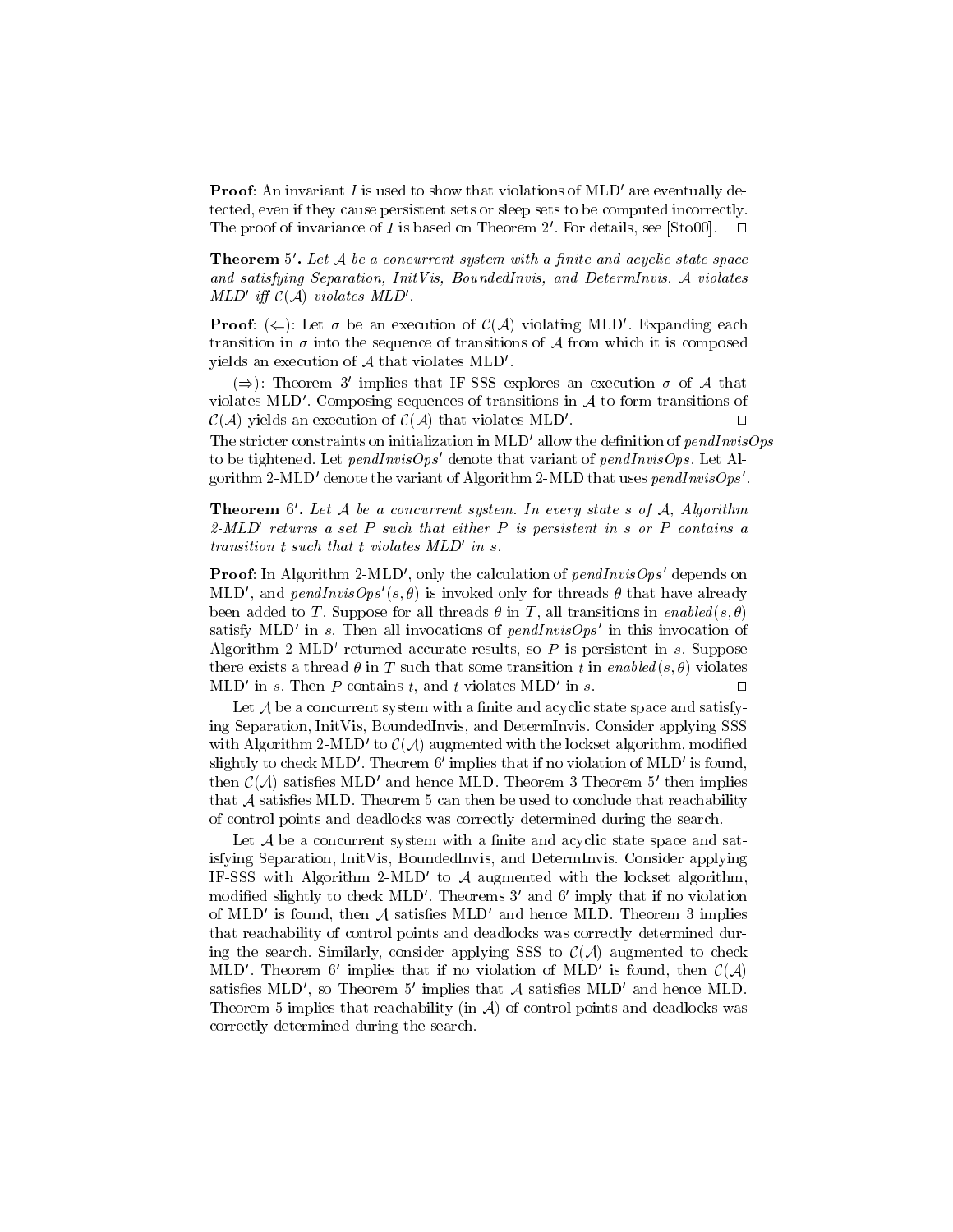#### 10Implementation

A prototype implementation for multi-threaded single-process systems is mostly complete, thanks to Gregory Alexander, Aseem Asthana, Sean Broadley, Sriram Krishnan, and Adam Wick. It transforms Java class files (application source code is not needed) by inserting calls to a scheduler at visible operations and inserting calls to a variant of the lockset algorithm at accesses to shared objects. The scheduler, written in Java, performs state-less selective search. The JavaClass toolkit [Dah99] greatly facilitated the implementation.

The scheduler runs in a separate thread. The scheduler gives a selected user thread permission to execute (by unblocking it) and then blocks itself. The selected user thread executes until it tries to perform a visible operation, at which point it unblocks the scheduler and then blocks itself (waiting for permission to continue). Thus, roughly speaking, only one thread is runnable at a time, so the JVM's built-in scheduler does not affect the execution.

The tool exploits annotations indicating which ob jects are (possibly) shared. Object creation commands can be annotated as creating unshared objects, accesses to which are not intercepted, or as creating tentatively unshared ob jects, accesses to which are intercepted only to verify that the objects are indeed unshared. Objects created by unannotated commands are potentially shared; accesses to them are intercepted to check MLD and, if necessary, are recorded to determine dependencies. Currently, annotations are provided by the user; escape analysis, such as [WR99], could provide them automatically.

By default, classes have *field granularity*, *i.e.*, the intercepted operations are field accesses (getfield and putfield instructions). For some classes, it is desirable for operations to correspond to method calls. We say that such classes have method granularity. For example, with semaphores, operations seen by the scheduler should be up (also called V or signal) and down (also called P or wait), not reads and writes of fields. Intercepting operations at method granularity reduces overhead and allows use of class-specic dependency relations. The annotation file indicates which classes have method granularity.

When methods are considered as operations, the boundaries of the operation must be defined carefully, because a method can invoke methods of and directly access fields of other objects. In our framework, by default, an intercepted method invocation <sup>i</sup> represents accesses to this performed by <sup>i</sup> but not accesses to this performed by methods invoked within  $i$ ; it does not represent accesses to other objects. Accesses by  $i$  to instances of other classes are intercepted based on the granularities of those other classes; indicating that a class  $C$  has method granularity determines only how accesses to instances of  $C$  are intercepted. We require that methods of classes with method granularity perform no visible operations, except that the methods may be synchronized.

Ideally, for a class  $C$  with method granularity, all accesses to instances of  $C$ are intercepted at the level of method invocations. If  $C$  has non-private fields that are accessed directly by other classes, those field accesses would also need to be recorded. Therefore, we require that method granularity be used only for classes whose instance fields (including inherited ones) are all private or final (accesses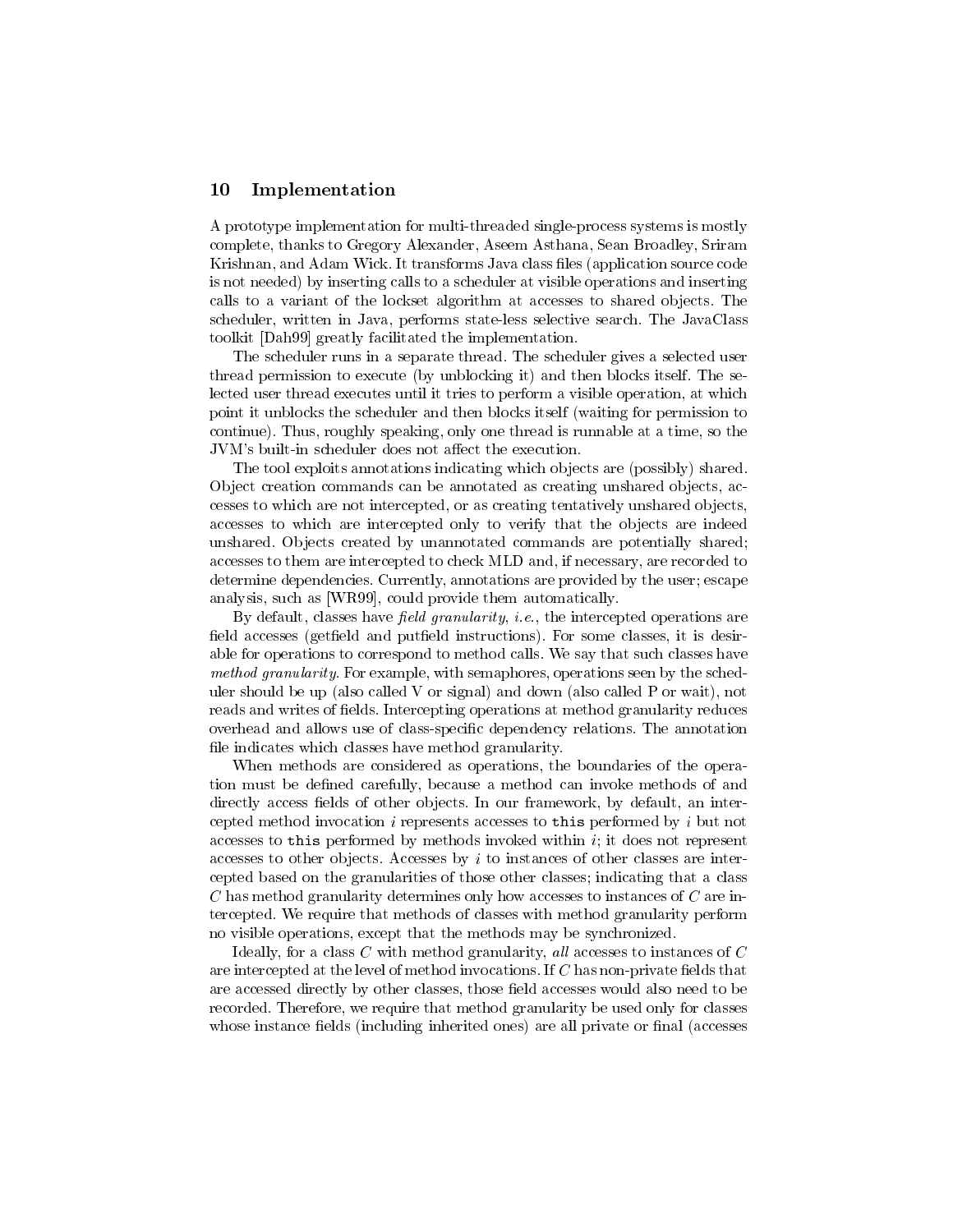to final fields are ignored). Similarly, an invocation of a method  $C.m$  can access private fields of instances of  $C$  other than this. We disallow method granularity for classes that perform such accesses; a simple static analysis can conservatively check this requirement. If this turns out to be undesirably restrictive (e.g., for classes that use such accesses to implement comparisons, such as equals), we can deviate from the above ideal and explicitly record such field accesses; a simple static analysis can identify get field and put field instructions that possibly access instances other than this.

Classes may be annotated as having atomic granularity. An intercepted in vocation  $i$  of a method (including, as always, inherited methods) of such a class represents all computations performed by  $i$ , including computations of other methods invoked from <sup>i</sup> except methods invoked on other instances of atomic classes. Requirements for atomic granularity include the three above requirements for method granularity. Furthermore, in order to ensure that invocations of atomic methods are dependent only with invocations of atomic methods on the same object, we require that an instance  $o_{na}$  of a non-atomic class accessed by a method of an instance  $o_a$  of an atomic class be "encapsulated" within  $o_a$ ; specically, if the computation represented by an intercepted invocation of a method of  $o_a$  accesses  $o_{na}$  in a way other than testing whether it is an instance of an atomic class (this accommodates \equals" methods), then all accesses to  $o_{na}$  occur in computations represented by intercepted invocations of methods of  $o_a$ . We also require that methods of an atomic class C do not access static variables of classes other than  $C$ , and that all static fields of  $C$  are private. A proof that these conditions are sufficient is left for future work.

Currently, the user is responsible for checking the requirements for using method or atomic granularity; static analysis could provide conservative automatic checks. The Sun JDK 1.2.2 reference implementation of the java.util.Collection API mostly satises the requirements for atomic granularity, except for methods that return a collection backed by another collection, such as the key-Set, values, and entrySet methods in java.util.AbstractMap. Atomic granularity can be used for Collection classes in programs that do not invoke such methods.

Synchronized methods and methods of classes with method or atomic granularity are intercepted using automatically generated wrapper classes. Unshared objects are instances of the original class  $C$ ; shared objects are instances of  $C$ 's wrapper class, which extends  $C$ . For each such method  $m$ , the wrapper class contains a wrapper method that overrides  $m$ . If m is synchronized, the wrapper indicates that it is trying to acquire a lock, yields control to the scheduler, waits for permission to proceed, invokes super.m, and then releases the lock. If the class has method or atomic granularity, the wrapper calls the lockset algorithm and possibly records the operation. An "invokevirtual  $C.m$ " instruction requires no explicit modification; the JVM's method lookup efficiently determines whether the instance is shared. For method invocations on unshared instances, the overhead is negligible. An obvious alternative approach, which we call Outside, is to insert near each invocation instruction a segment of bytecode that explicitly tests whether the instance is shared and, if so, performs the steps described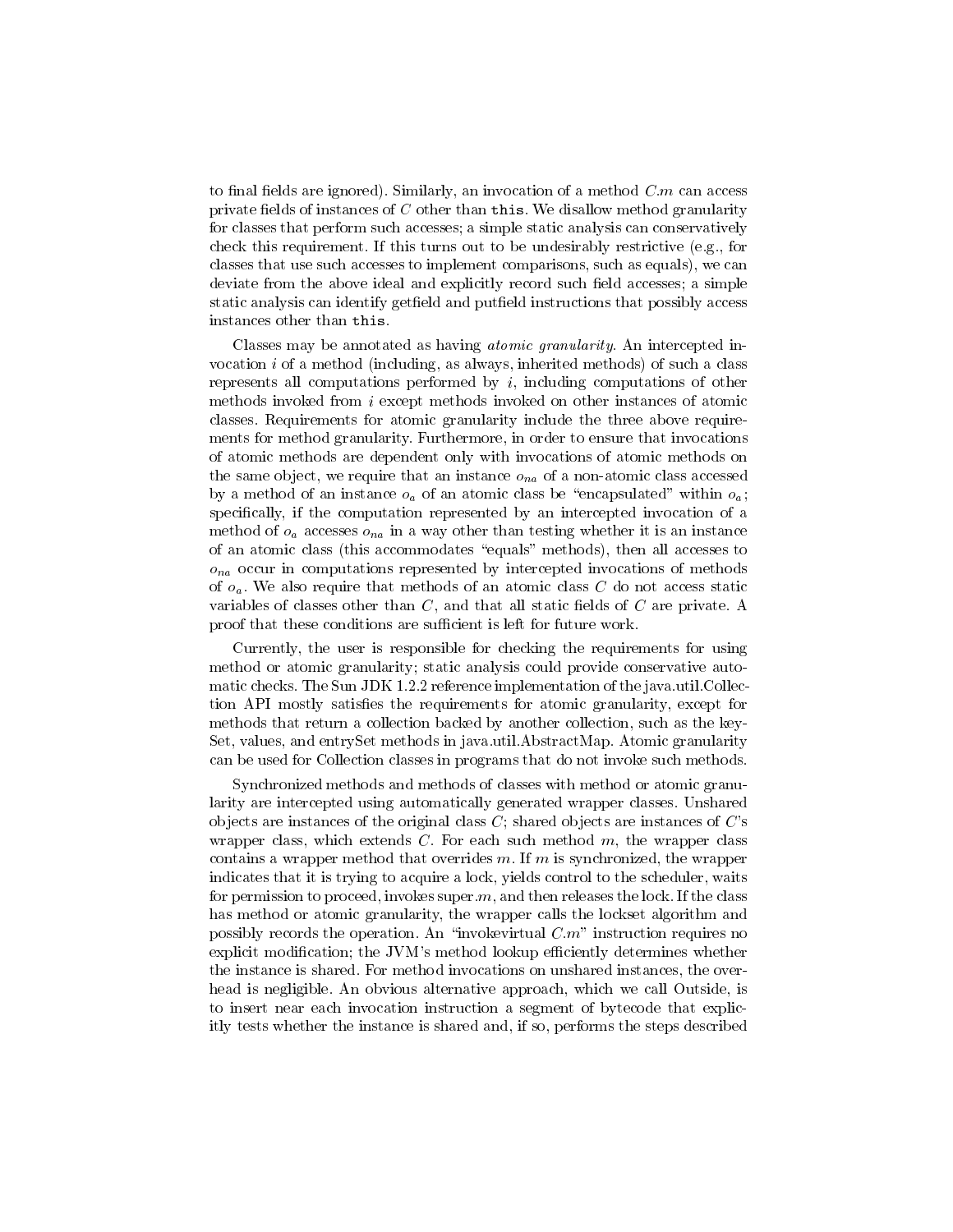above. With Outside, the overhead is non-negligible even for unshared instances. Another benefit of using wrappers to intercept invokevirtual is that, when generating a wrapper, it is easy to determine whether the method being wrapped is synchronized. With Outside, if the instance is shared, the inserted bytecode would need to explicitly check the class of the instance, because a synchronized method can override an unsynchronized method, and vice versa.

Field accesses, array accesses, invokespecial instructions, and synchronization instructions (monitorenter and monitorexit) are intercepted using Outside. The bytecode inserted near these instructions must efficiently determine whether an object is shared. Inserting in java.lang. Object a boolean field would be a nice solution if it didn't give the JVM (Sun JDK 1.2.1) a heart attack. We insert in java.lang.Object a boolean-valued method with body "return false". It is overridden in all wrapper classes by a method with body "return true".

Certain calls to java.util.Random are treated as non-deterministic, i.e., all possible return values are explored; this is like VS Toss in VeriSoft [God97].

 $undo(s, t)$  can be implemented by reverse computation, reset+replay, or checkpointing. Reverse computation is attractive in theory but difficult to implement. Our prototype uses reset+replay (like VeriSoft), mainly because it is easy to implement. ExitBlock [Bru99] and Java PathFinder [BHPV00] use checkpointing, which requires a custom JVM. Checkpointing is more efficient than reset+replay for CPU-intensive programs. Experiments comparing the efficiency of checkpointing and reset+replay for typical applications of these testing tools are needed. Such tools are typically applied to small problem instances that consume relatively little CPU time.

Our prototype has been applied to some simple programs (e.g., dining philosophers) but is under construction and currently has some limitations: array accesses are not intercepted; support for notifyAll, communication ob jects, and RMI are unimplemented; Algorithm 2-MLD' and dependency relations for semaphores. queues, etc., are unimplemented, so enabled  $(s)$  is used as the persistent set, and a simple read/write dependency relation is used to compute sleep sets.

#### 11Related Work

The framework in [God97] can be regarded as the special case of ours that handles systems with Osyn <sup>=</sup> ; and Omtx <sup>=</sup> ;.

Java PathFinder [BHPV00] incorporates a custom JVM, written in Java, that supports traditional selective search. It ensures that each state is explored at most once but probably has more overhead than our bytecode rewriting. It uses partial-order reductions but does not exploit MLD, so in principle, every access to a shared variable needs to be intercepted to check for dependencies.

Corbett's protected variable reduction [Cor00] exploits MLD to make statespace exploration more efficient. Corbett proposes a static analysis that conservatively checks whether objects are accessed in a way that satisfies MLD. In [Cor00], Corbett does not provide results on checking MLD during state-space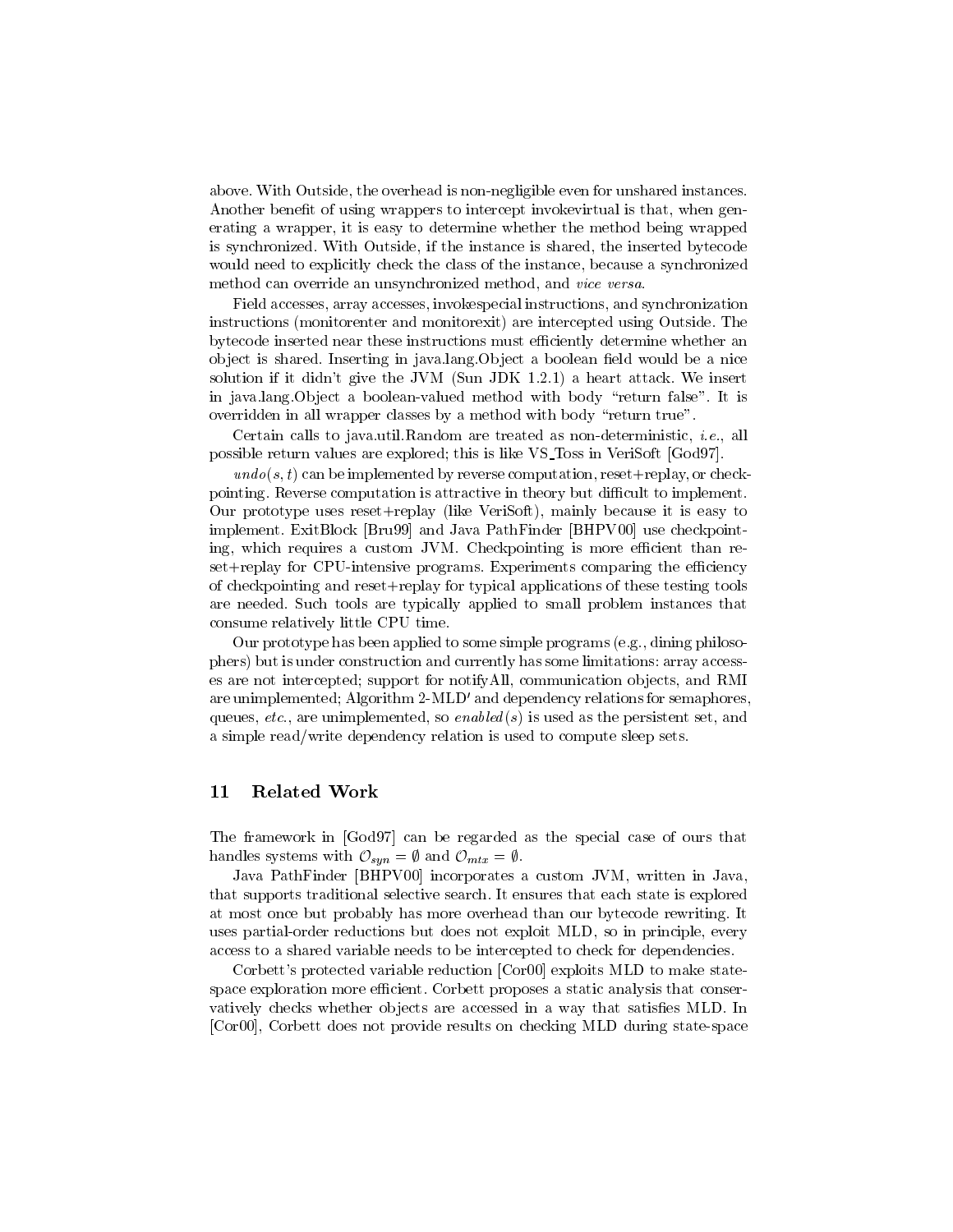exploration and does not consider making release, notify, and notifyAll invisible (except for releases that do not make the lock free).

In [Bru99], Bruening considers only threads interacting via shared variables; the partial-order methods used in our framework also accommodate arbitrary communication objects. ExitBlock corresponds roughly to IF-SSS with  $PS(s)$  =  $enabled(s)$  and, for the calculation of sleep sets, the trivial dependency relation  $\bm{y}$  ,  $\bm{y}$  ,  $\bm{y}$  . The state of the state  $\bm{y}$  and  $\bm{y}$  are to  $\bm{y}$  and  $\bm{y}$  . The state  $\bm{y}$  and  $\bm{y}$  are to  $\bm{y}$  and  $\bm{y}$  and  $\bm{y}$  are to  $\bm{y}$  and  $\bm{y}$  and  $\bm{y}$  are to  $\bm{$ and, for the calculation of sleep sets, the unconditional dependency relation that recognizes the independence of operations on different objects and of read operations on the same object.

IF-SSS (or SSS applied to  $\mathcal{C}(\mathcal{A})$ ) allows the use of any persistent-set algorithm and any dependency relation. This flexibility allows properties of common synchronization constructs to be exploited. For example, for threads interacting via a shared FIFO queue, IF-SSS can exploit the fact that in states where the queue is non-empty, an insertion and a removal are independent. Similarly, for interaction involving a semaphore, IF-SSS can exploit the fact that in states where the semaphore's value is positive, an up operation is independent with a down operation. Accesses to fields of synchronization objects (e.g., owner and wait) and to fields of other synchronization constructs (e.g., the value field of a semaphore) are included in ExitBlockRW's read and write sets and therefore cause dependencies based on the simple read/write dependency relation.

ExitBlock treats release as visible and acquire as invisible. This complicates deadlock detection in ExitBlock, and ExitBlockRW might miss deadlocks. IF-SSS and SSS find all reachable deadlocks.

ExitBlockRW requires recording information about invisible operations| specifically, it records the sets of objects read and written by each block. With IF-SSS, invisible operations do not need to be recorded; they do need to be intercepted, mainly to check  $MLD'$ , unless the system is known to satisfy MLD.

Bruening's proof that ExitBlock finds all assertion violations [Bru99, Theorem 3, pp. 47-48] is incomplete, because the proof implicitly assumes that all accesses satisfy MLD. Accesses to synchronization-related state (e.g., o. owner) need not follow MLD and therefore require special consideration in the proof.

Bruening does not prove that ExitBlock (or ExitBlockRW) is guaranteed to find a violation of MLD for systems that violate MLD. Even if violations of MLD are manifested as assertion violations, the (incomplete) proof that ExitBlock finds all assertion violations [Bru99, Theorem 3, pp. 47-48] does not imply that ExitBlock finds all violations of MLD, because that proof presupposes that the system satisfies MLD.

In Bruening's proof that ExitBlockRW finds all assertion violations [Bru99, pp. 55-54], the requirements on  $s_i$  and  $s_{i-1}$  are symmetric, so two swapped segments can be swapped again, so the meaning of "Move each segment in this way as far as possible to the left" is unclear. Our Theorem 2 clearly shows how the idea of exploiting MLD is related to persistent sets. Bruening does not relate ExitBlock or ExitBlockRW to existing partial-order methods.